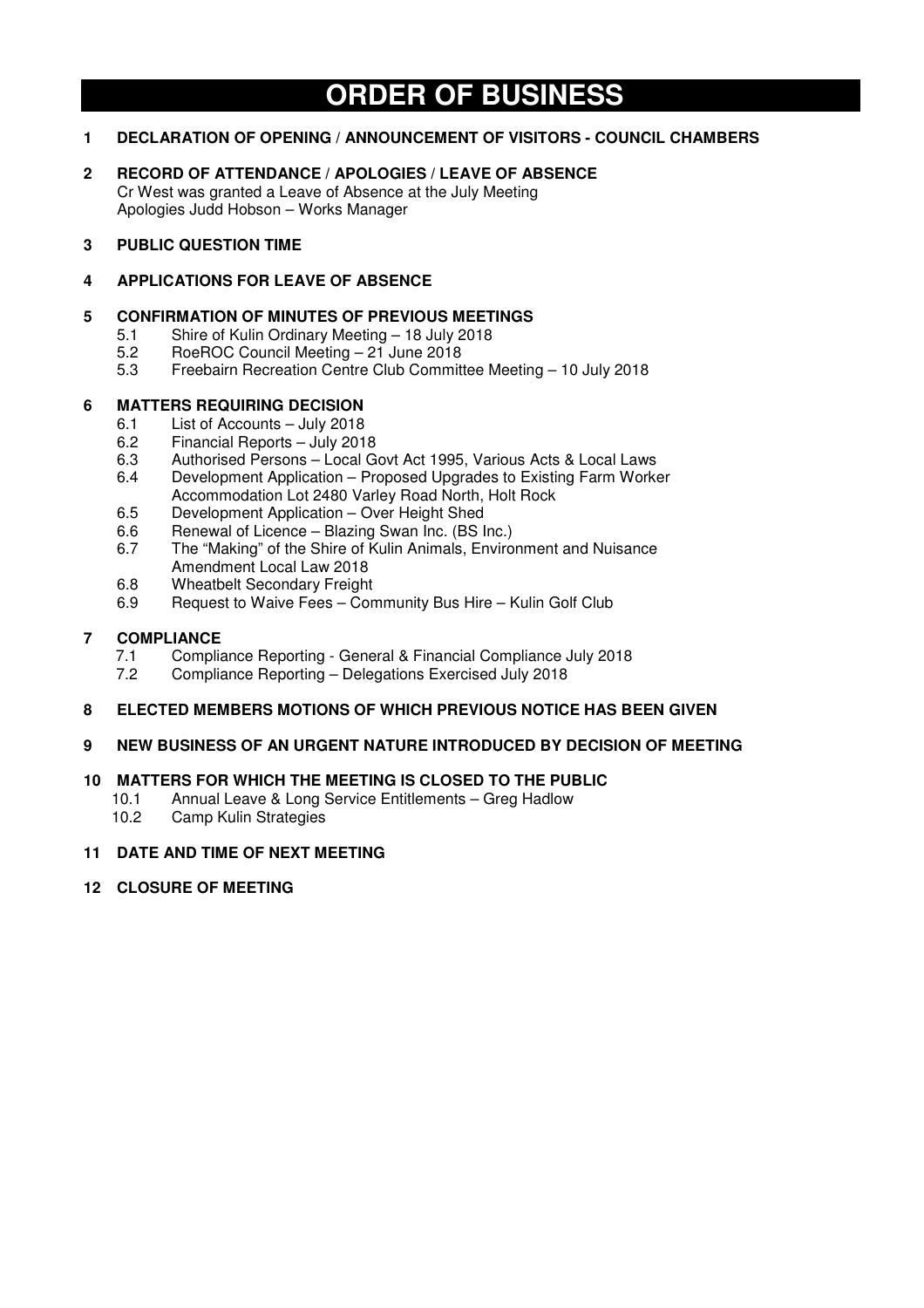## **Minutes of an Ordinary Meeting of Council held in the Council Chambers on Wednesday 15 August 2018 commencing at 3.47pm**

## **1. DECLARATION OF OPENING / ANNOUNCEMENT OF VISITORS**

## **2. RECORD OF ATTENDANCE/APOLOGIES/LEAVE OF ABSENCE**

| Attendance                 |                                |                  |
|----------------------------|--------------------------------|------------------|
| <b>RD Duckworth</b>        | Deputy President               | West Ward        |
| <b>HT</b> McInnes          | Councillor                     | Town Ward        |
| G Robins                   | Councillor                     | <b>Town Ward</b> |
| <b>B</b> Smoker            | Councillor                     | West Ward        |
| R Bowey                    | Councillor                     | <b>Town Ward</b> |
| <b>BP Taylor</b>           | Councillor                     | Central Ward     |
| M Lucchesi                 | Councillor                     | Central Ward     |
| L Varone                   | Councillor                     | East Ward        |
| N Mason                    | <b>Chief Executive Officer</b> |                  |
| C Vandenberg               | Deputy CEO                     |                  |
| N Thompson                 | ESO / Minutes                  |                  |
| Apologies                  |                                |                  |
| BD West (Leave of Absence) | President                      | West Ward        |

**3. PUBLIC QUESTION TIME**  Nil

## **4. APPLICATIONS FOR LEAVE OF ABSENCE**

J Hobson Manager of Works

## **5. CONFIRMATION OF MINUTES OF PREVIOUS MEETINGS**

Shire of Kulin Ordinary Meeting – 18 July 2018

**Moved Cr Bowey Seconded Cr Robins that the minutes of the Ordinary Council Meeting held on 18 July 2018 be confirmed as a true and correct record.** 

 **Carried 8/0** 

RoeROC Council Meeting – 21 June 2018

**02/0818** 

**01/0818** 

**Moved Cr Robins Seconded Cr Smoker that the minutes of the RoeROC Council Meeting held on 21 June 2018 be received.** 

 **Carried 8/0** 

Freebairn Recreation Club Committee Meeting – 10 July 2018

**03/0818** 

**Moved Cr Bowey Seconded Cr Robins that the minutes of the Freebairn Recreation Club Committee Meeting held on 10 July 2018 be received.** 

 **Carried 8/0**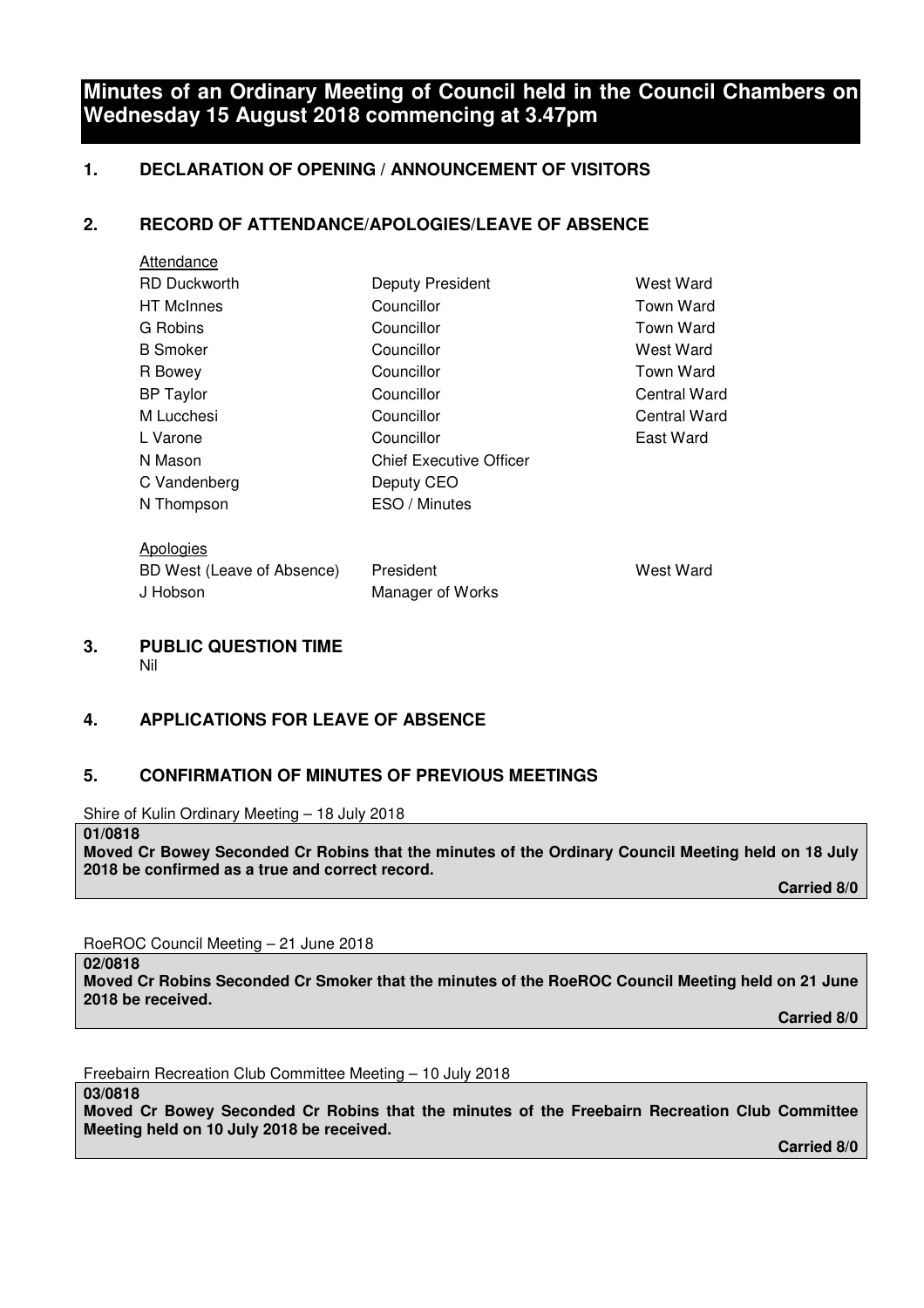# **6 MATTERS REQUIRING DECISION**

## **6.1 List of Accounts – July 2018**

**RESPONSIBLE OFFICER:** DCEO **FILE REFERENCE:** 12.06<br>**AUTHOR:** DCEO **AUTHOR: STRATEGIC REFERENCE/S:** 12.01 **DISCLOSURE OF INTEREST:** Nil

#### **SUMMARY:**

Attached is the list of accounts paid during the month of July 2018 for Council's consideration.

**BACKGROUND & COMMENT:**  Nil **FINANCIAL IMPLICATIONS:**  Nil **STATUTORY AND PLANNING IMPLICATIONS:**  Nil **POLICY IMPLICATIONS:**  Nil **COMMUNITY CONSULTATION:**  Nil **WORKFORCE IMPLICATIONS:**  Nil

## **OFFICER'S RECOMMENDATION:**

That July payments being cheque No. 390 (Trust Fund), 37011 – 37022 (Municipal), EFT No's 14234 - 14324, DD6562.1 – DD6594.3 (Municipal), credit card payments, creditor payments, payroll and other vouchers from the Municipal Fund totalling \$476,841.40 be received.

#### **VOTING REQUIREMENTS:**

Simple majority required.

#### **04/0818**

**Moved Cr Lucchesi Seconded Cr Taylor that July payments being cheque No. 390 (Trust Fund), 37011 – 37022 (Municipal), EFT No's 14234 - 14324, DD6562.1 – DD6594.3 (Municipal), credit card payments, creditor payments, payroll and other vouchers from the Municipal Fund totalling \$476,841.4 be received. Carried 8/0** 

## **6.2 Financial Reports – July 2018**

**RESPONSIBLE OFFICER:** DCEO **FILE REFERENCE:** 12.01 **AUTHOR:** DCEO **STRATEGIC REFERENCE/S:** 12.01 **DISCLOSURE OF INTEREST:** Nil

#### **SUMMARY:**

Attached are the financial reports for the period ending 31 July 2018.

**BACKGROUND & COMMENT:** 

Nil

#### **FINANCIAL IMPLICATIONS:**

Nil

## **STATUTORY AND PLANNING IMPLICATIONS:**

Regulation 34 of the Local Government (Financial Management) Regulations 1996 requires local governments to prepare each month a statement of financial activity reporting on the revenue and expenditure of funds for the month in question.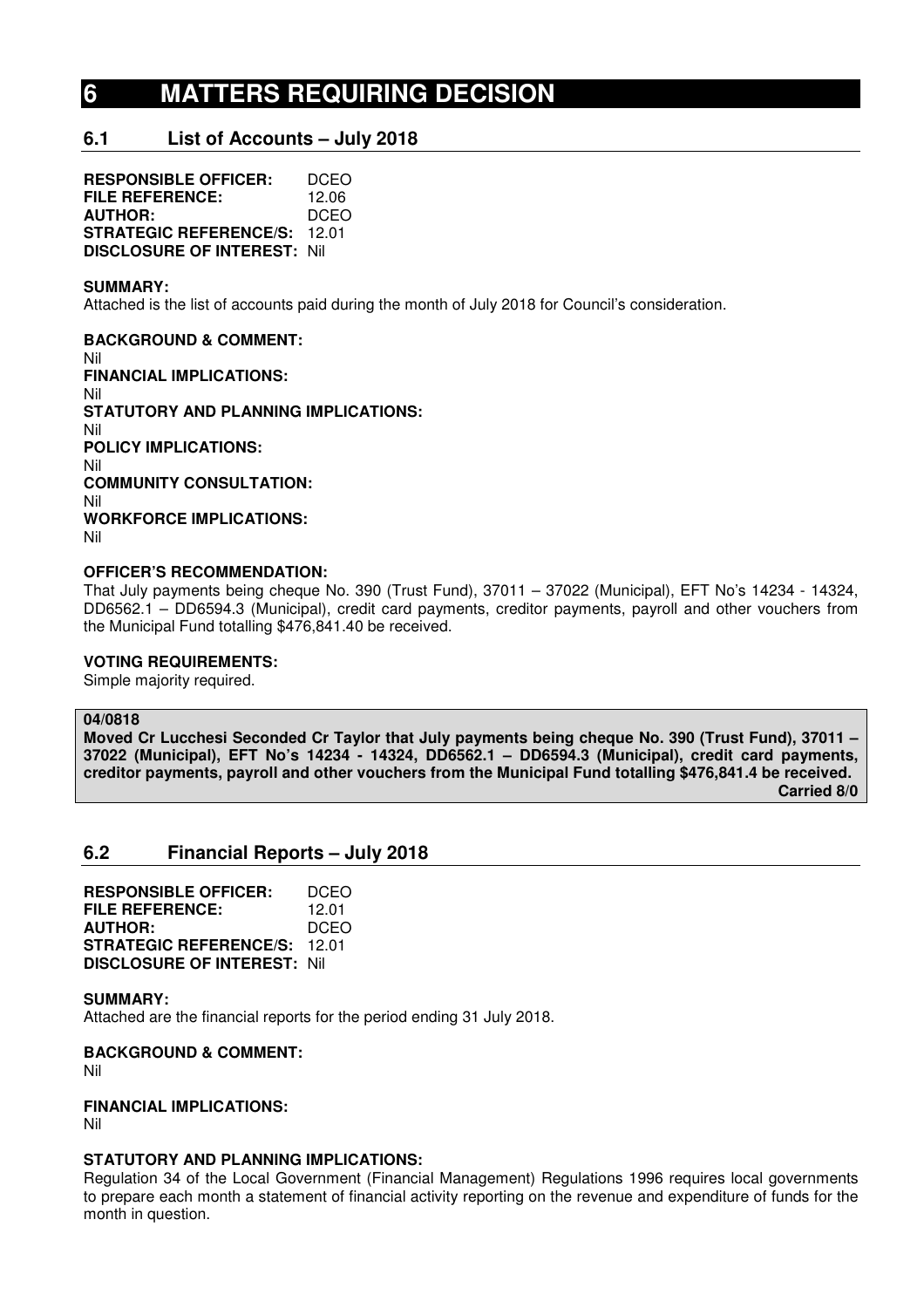# **POLICY IMPLICATIONS:**

Nil

**COMMUNITY CONSULTATION:** 

Nil

**WORKFORCE IMPLICATIONS:** 

Nil

#### **OFFICER'S RECOMMENDATION:**

That Council endorse the monthly financial statement for the period ending 31July 2018.

#### **VOTING REQUIREMENTS:**

Simple majority required.

## **05/0818**

**Moved Cr Smoker Seconded Cr Taylor that Council endorse the monthly financial statement for the period ending 31 July 2018.** 

 **Carried 8/0** 

## **6.3 Authorised Persons – Local Government Act 1995, Various Acts & Local Laws**

**NAME OF APPLICANT:** CEO **RESPONSIBLE OFFICER:** CEO **FILE REFERENCE:** 19.03 Local Laws/Authorised Officers **AUTHOR:** CEO **DISCLOSURE OF INTEREST:** Nil

#### **SUMMARY:**

Council is required to authorise persons to enforce the provisions of the Local Government Act 1995 and various Shire of Kulin Local Laws and regulations.

## **BACKGROUND & COMMENT:**

A review of officer appointments has not been conducted for 18 months and there have been a number of staff changes since the review was last conducted.

It is proposed that the appointment of Officers under the Local Government Act 1995 and the Shire of Kulin Local Laws be permitted under delegation to the CEO and be part of the annual review of delegations each year in June to avoid it being overlooked and addressed.

It is not always a requirement of the Local Government to advertise in the Government Gazette for all of the appointments, but doing it guarantees the appointment has been advertised beyond challenge.

The required persons for appointment and detail contained in the resolution.

#### **FINANCIAL IMPLICATIONS:**

There is a cost associated with advertising the appointments in the Government Gazette.

#### **STATUTORY AND TOWN PLANNING IMPLICATIONS:**

Local Government Act (Miscellaneous Provisions) 1960, Part XX (Ranger/Pound Keeper); Local Government Act 1995, Part 3 – Executive Functions of Local Government and Part 9 Miscellaneous Provisions; Caravan and Camping Grounds Act 1995; Dog Act 1976 and Regulations: Cat Act 2011; Bush Fires Act 1954 and Regulations; Litter Act 1979 and Regulations; Control of Vehicles (Off Road Areas) Act 1978 and Regulations; Shire of Kulin Local Laws Shire of Kulin Health Local Laws

**STRATEGIC IMPLICATIONS:** 

Nil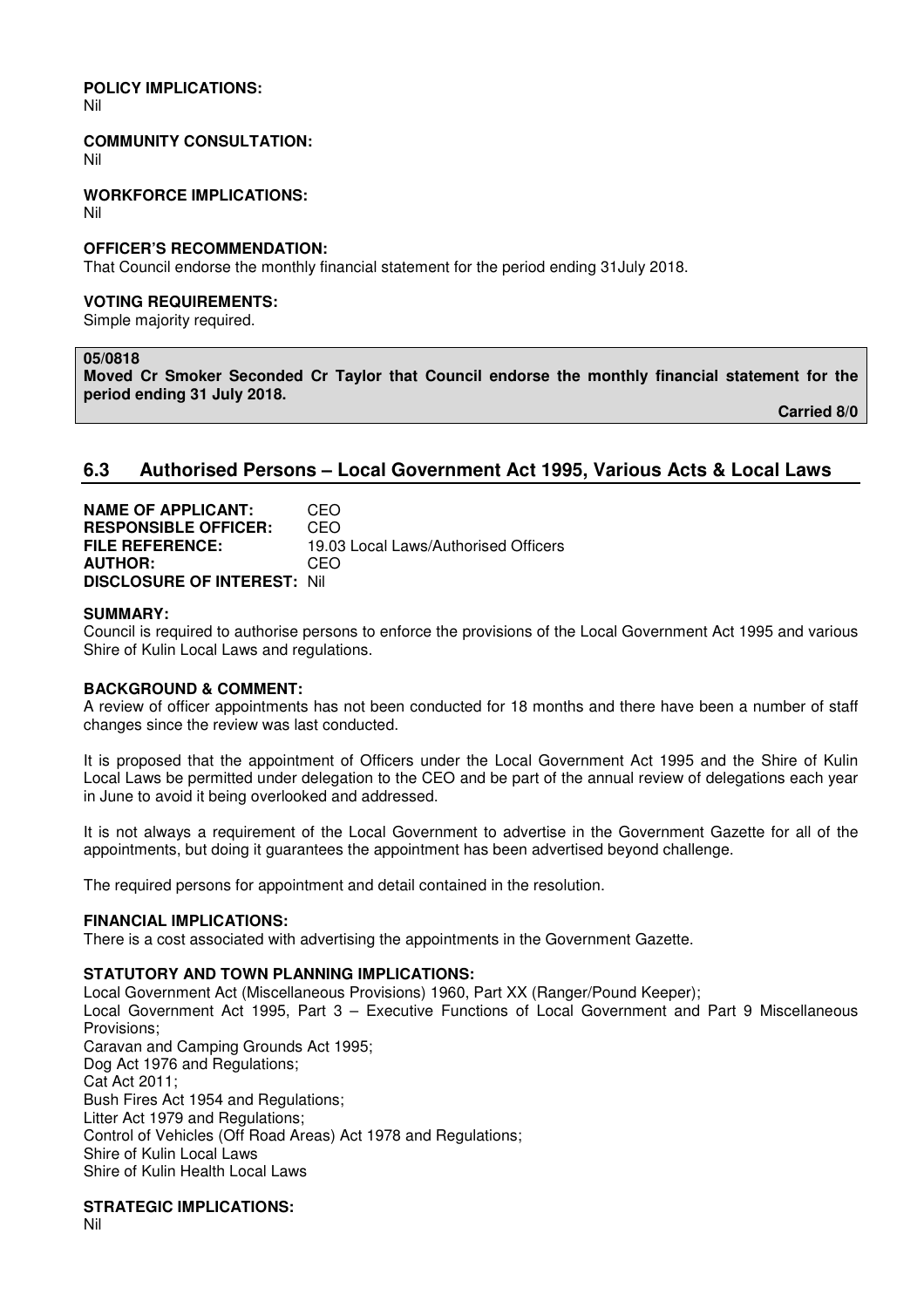## **POLICY IMPLICATIONS:**

There are no direct policy implications in relation to this item.

#### **COMMUNITY CONSULTATION:**

Nil – but authorisation advertised in Government Gazette.

## **WORKFORCE IMPLICATIONS:**

Nil

## **OFFICER'S RECOMMENDATION**

That the Shire of Kulin appoint the following persons:

Noel Mason, Cassi-Dee Vandenberg, Nicole Thompson, Judd Hobson, Will Pearce, Denis Brandis, Tammy Harris, Annette Lewis, Ambrose Poletti, Jonathon Quinn, Darren Thomas, & Patricia Mahe; WA Ranger Services Pty Ltd, Matthew Sharpe, Jodie Taylor & Brain Gaudet as authorised persons in accordance with the following acts;

Local Government Act (Miscellaneous Provisions) 1960, Part XX (Ranger/Pound Keeper);

Local Government Act 1995, Part 3, Subdivision 4 and part 9 Division 2 – Executive Functions of Local Government and Part 9 Miscellaneous Provisions;

s. 17(1) Caravan Parks and Camping Grounds Act 1995;

- s. 29 (1) Dog Act 1976 and Regulations;
- s. 48 Cat Act 2011 and Regulations;
- s. 59(3) Bush Fires Act 1954 and Regulations;
- s. 26 of the Litter Act 1979 and Regulations;
- s. 38(3) Control of Vehicles (Off Road Areas) Act 1978 and Regulations;

All Shire of Kulin Local Laws.

And Council adopt the following delegation to be included in the Shire of Kulin delegation register;

## **G.5 Various Acts and Local Laws**

## **Delegation:**

Delegation to the Chief Executive Officer for the appointment of 'authorised officer/s' required by the Shire of Kulin under;

Local Government Act (Miscellaneous Provisions) 1960, Part XX (Ranger/Pound Keeper); Local Government Act 1995, Part 3, Subdivision 4 and part 9 Division 2 – Executive Functions of Local Government and Part 9 Miscellaneous Provisions;

- s. 17(1) Caravan Parks and Camping Grounds Act 1995;
- s. 29 (1) Dog Act 1976 and Regulations;
- s. 48 Cat Act 2011 and Regulations;
- s. 59(3) Bush Fires Act 1954 and Regulations;
- s. 26 of the Litter Act 1979 and Regulations;

s. 38(3) Control of Vehicles (Off Road Areas) Act 1978 and Regulations;

All Shire of Kulin Local Laws.

All appointments to be advertised annually in the Government Gazette or by local circulation for interim or part year appointments.

## **1. (Note: Adopted by Council resolution No)**

**CEO Delegates to:** Nil

**Reference:** Local Government Act 1995 and Various Acts as detailed

**History:** Review - June 2019

**VOTING REQUIREMENTS:** 

Absolute majority required.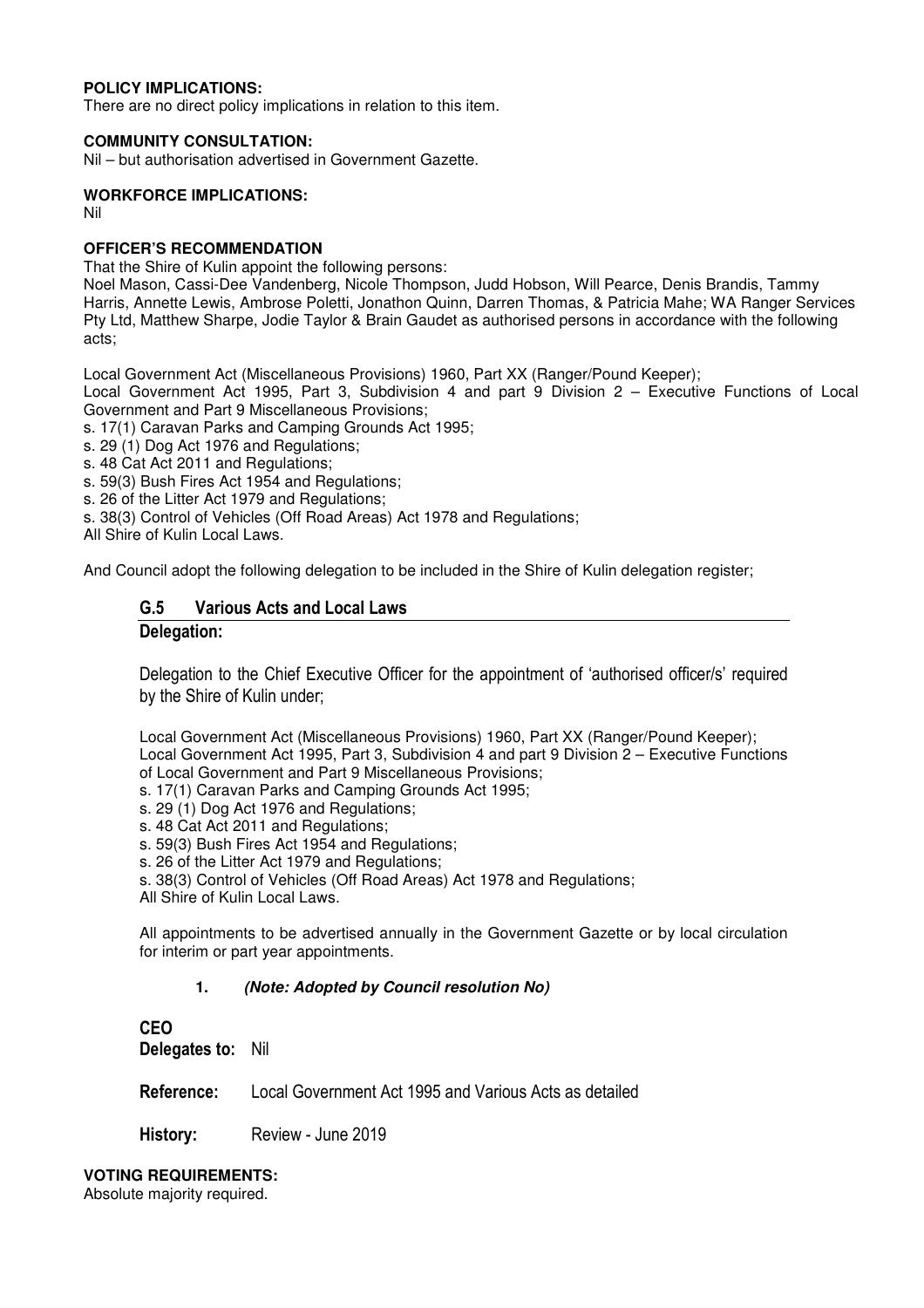**06/0818** 

**Moved Cr Bowey Seconded Cr Lucchesi that the Shire of Kulin appoint the following persons: Noel Mason, Cassi-Dee Vandenberg, Nicole Thompson, Judd Hobson, Will Pearce, Denis Brandis, Tammy Harris, Annette Lewis, Ambrose Poletti, Jonathon Quinn, Darren Thomas, & Patricia Mahe; WA Ranger Services Pty Ltd, Matthew Sharpe, Jodie Taylor & Brain Gaudet as authorised persons in accordance with the following acts;** 

**Local Government Act (Miscellaneous Provisions) 1960, Part XX (Ranger/Pound Keeper); Local Government Act 1995, Part 3, Subdivision 4 and part 9 Division 2 – Executive Functions of Local Government and Part 9 Miscellaneous Provisions;** 

**s. 17(1) Caravan Parks and Camping Grounds Act 1995;** 

**s. 29 (1) Dog Act 1976 and Regulations;** 

**s. 48 Cat Act 2011 and Regulations;** 

**s. 59(3) Bush Fires Act 1954 and Regulations;** 

**s. 26 of the Litter Act 1979 and Regulations;** 

**s. 38(3) Control of Vehicles (Off Road Areas) Act 1978 and Regulations;** 

**All Shire of Kulin Local Laws.** 

**And Council adopt the following delegation to be included in the Shire of Kulin delegation register;** 

**G.5 Various Acts and Local Laws Delegation:** 

**Delegation to the Chief Executive Officer for the appointment of 'authorised officer/s' required by the Shire of Kulin under;** 

**Local Government Act (Miscellaneous Provisions) 1960, Part XX (Ranger/Pound Keeper);** 

**Local Government Act 1995, Part 3, Subdivision 4 and part 9 Division 2 – Executive Functions of Local Government and Part 9 Miscellaneous Provisions;** 

**s. 17(1) Caravan Parks and Camping Grounds Act 1995;** 

**s. 29 (1) Dog Act 1976 and Regulations;** 

**s. 48 Cat Act 2011 and Regulations;** 

**s. 59(3) Bush Fires Act 1954 and Regulations;** 

**s. 26 of the Litter Act 1979 and Regulations;** 

**s. 38(3) Control of Vehicles (Off Road Areas) Act 1978 and Regulations;** 

**All Shire of Kulin Local Laws.** 

**All appointments to be advertised annually in the Government Gazette or by local circulation for interim or part year appointments.** 

**(Note: Adopted by Council resolution No 06/0818 )** 

**CEO Delegates to: Nil Reference: Local Government Act 1995 and Various Acts as detailed History: Review - June 2019** 

 **Carried 8/0**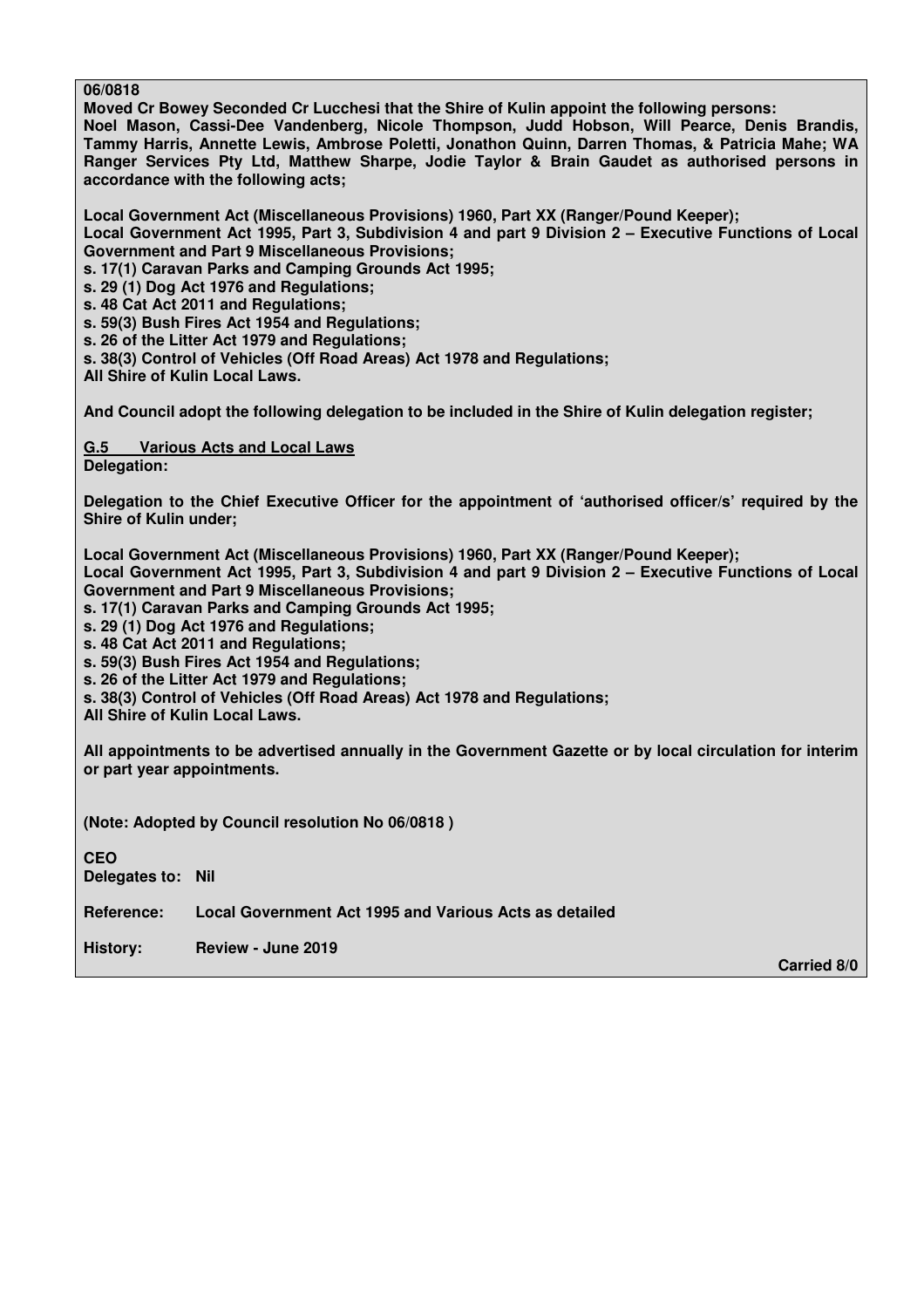## **6.4 Development Application – Proposed Upgrades to Existing Farm Worker Accommodation (Grouped Dwellings) and Associated Facilities on Lot 2480 Varley Road North, Holt Rock**

**APPLICANT:** Westchester Group of Australia on behalf of Global Ag Properties Australia Pty Ltd (Landowner) **FILE REF:** 

**Mr Joe Douglas - Consultant Town Planner (Exurban Rural & Regional Planning)** 

## **SUMMARY:**

This report recommends that a development application submitted by Westchester Group of Australia on behalf of Global Ag Properties Australia Pty Ltd (Landowner) for a number of proposed upgrades and improvements to the existing farm worker accommodation and associated facilities on Lot 2480 Varley Road North, Holt Rock be approved subject to conditions.

## **BACKGROUND:**

The applicant is seeking development approval for various proposed upgrades and improvements to the existing farm worker accommodation and associated facilities located in the south-western portion of Lot 2480 Varley Road North, Holt Rock including:

- i) Removal of an existing building used for kitchen, dining and lounge purposes and installation of one (1) new replacement transportable building in the same location to be used for the same purposes;
- ii) Removal of an existing four (4) bedroom accommodation building and installation of a new replacement four (4) bedroom transportable building in the same location to be used for the same purpose; and
- iii) Removal of two (2) existing six (6) bedroom accommodation buildings and installation of one (1) new replacement five (5) bedroom transportable building in the same general location to be used for the same purpose.

A full copy of the application submitted including various supporting plans is provided in Attachment 1.

Lot 2480 is located approximately 3 kilometres north of the Varley townsite in the locality of Holt Rock. The subject land comprises a total area of approximately 1,285 hectares and has direct frontage and access to Varley Road North along its western boundary which is a local road under the care, control and management of the Shire of Kulin.

|              | $m = 1$                                                                                                                       | <b>SUBJECT LAND</b><br>P209978                                 |  |
|--------------|-------------------------------------------------------------------------------------------------------------------------------|----------------------------------------------------------------|--|
| <b>TABLE</b> | <b>LOCATION OF EXISTING FARM WORKER ACCOMMODATION</b><br>& ASSOCIATED FACILITIES PROPOSED TO BE UPGRADED /<br><b>IMPROVED</b> | <b>HOLT ROCK</b><br>KULIN, SHIRE OF<br>1284.9 ha<br><b>ROE</b> |  |
| ---          | 3 KMS TO VARLEY TOWNSITE                                                                                                      | LAKE GRACE, SHIRE OF                                           |  |

*Location & Lot Configuration Plan (Source: Landgate)* 

Lot 2480 has been extensively cleared and is currently used for broadacre agricultural purposes (i.e. cropping & grazing). The land is gently sloping and contains a number of small stands of native vegetation throughout.

Lot 2480 currently contains one (1) permanent residence (i.e. a single house), a granny flat / office, four (4) worker accommodation buildings comprising 18 bedrooms and associated facilities (i.e. kitchen, dining, lounge & bathrooms in two separate buildings), all of which are located in the south-western portion of Lot 2480 in close proximity to the main driveway entry to Varley Road North.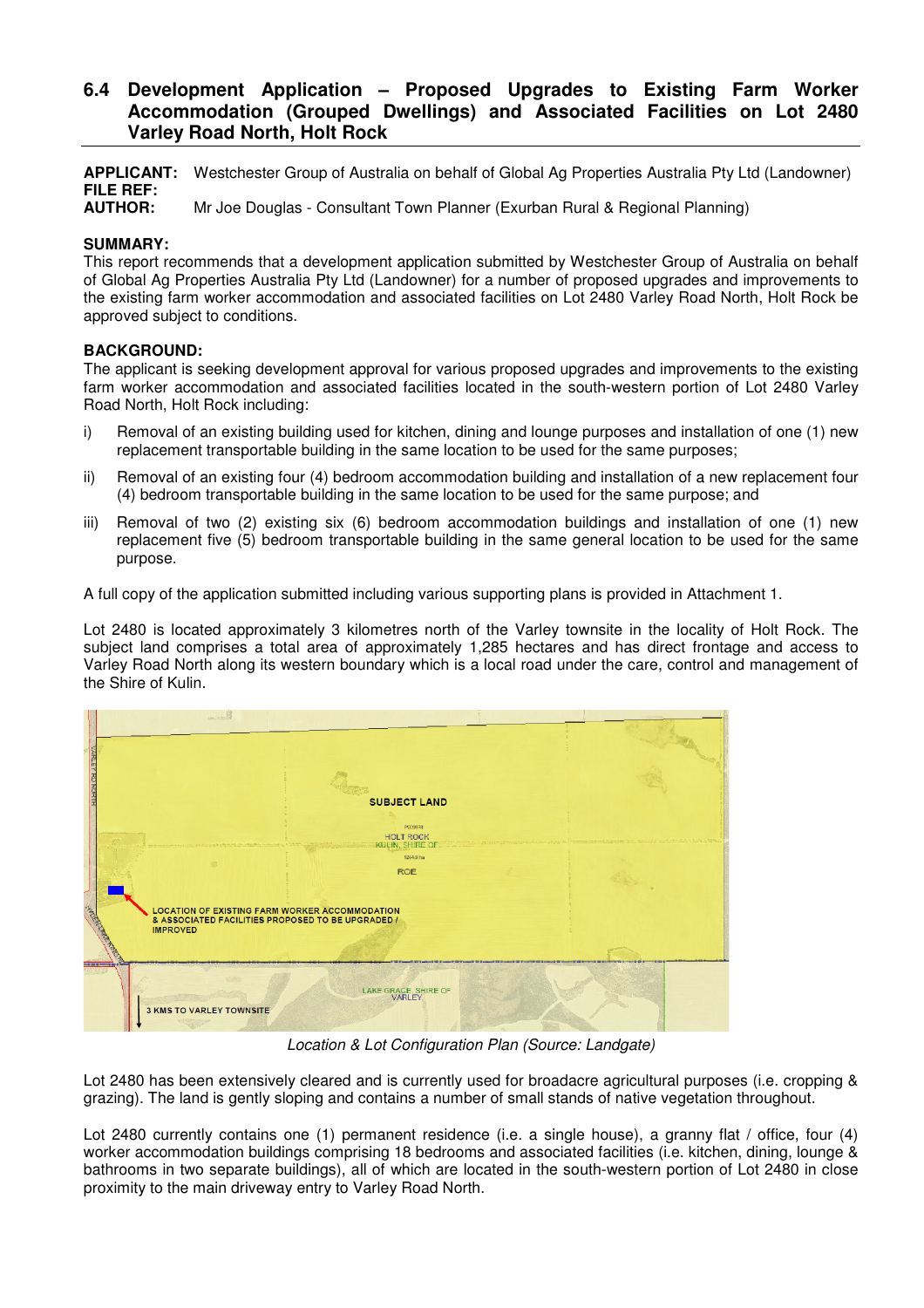Lot 2480 also contains a number of other physical improvements associated with its current rural use including sheds, silos, dams and associated catchments, water supply tanks, internal access roads/tracks, firebreaks and fencing.

## **COMMENT:**

Lot 2480 is classified 'Rural' zone under the Shire of Kulin Local Planning Scheme No.2 (LPS No.2).



*Current Zoning Plan (Source: Shire of Kulin Local Planning Scheme No.2)* 

The key objectives of the 'Rural' zone under LPS No.2 are as follows:

- i) To provide for a wide range of activity that is predominantly rural in nature;
- ii) To protect land from uses that may jeopardise the future development of that land for other planned purposes which are compatible with its Rural zoning;
- iii) To protect land from closer development that would detract from the rural character and amenity of the area;
- iv) To prevent any development which may detrimentally affect the commercial viability of Rural zoned landholdings; and
- v) To provide for the development of a range of local government approved non-rural uses which accord with the provisions of the Scheme and the local government's policies.

Clause 31(8) of LPS No.2 expressly states:

- (1) Within the Rural zone the local government will not generally support the erection of more than one (1) single house per lot;
- (2) The local government may consider granting development approval to additional single dwellings/grouped dwellings in the Rural zone in cases where the landowner clearly demonstrates that additional housing is required for farm management purposes. In any case the total number of dwelling units per lot shall not exceed four (4);
- (3) Where an application is made for approval for the development of additional single dwellings/grouped dwellings on Rural zoned land the local government shall not grant development approval to that application until such time as it is advertised for public comment; and
- (4) The existence of more than one (1) dwelling on a Rural zoned lot shall not be construed as a basis for the local government's support to the subdivision of the lot.

The application for Lot 2480 has been assessed with due regard for the zone objectives and all relevant development standards and requirements prescribed in LPS No.2 as well as the standards, requirements and general guidance provided by the relevant elements of the State planning framework. This assessment has confirmed the proposal is generally compliant with the following matters:

- Requirement for additional dwellings to be used in conjunction with agricultural activity and farm management purposes;
- Continuation of agricultural activity;
- Boundary setbacks;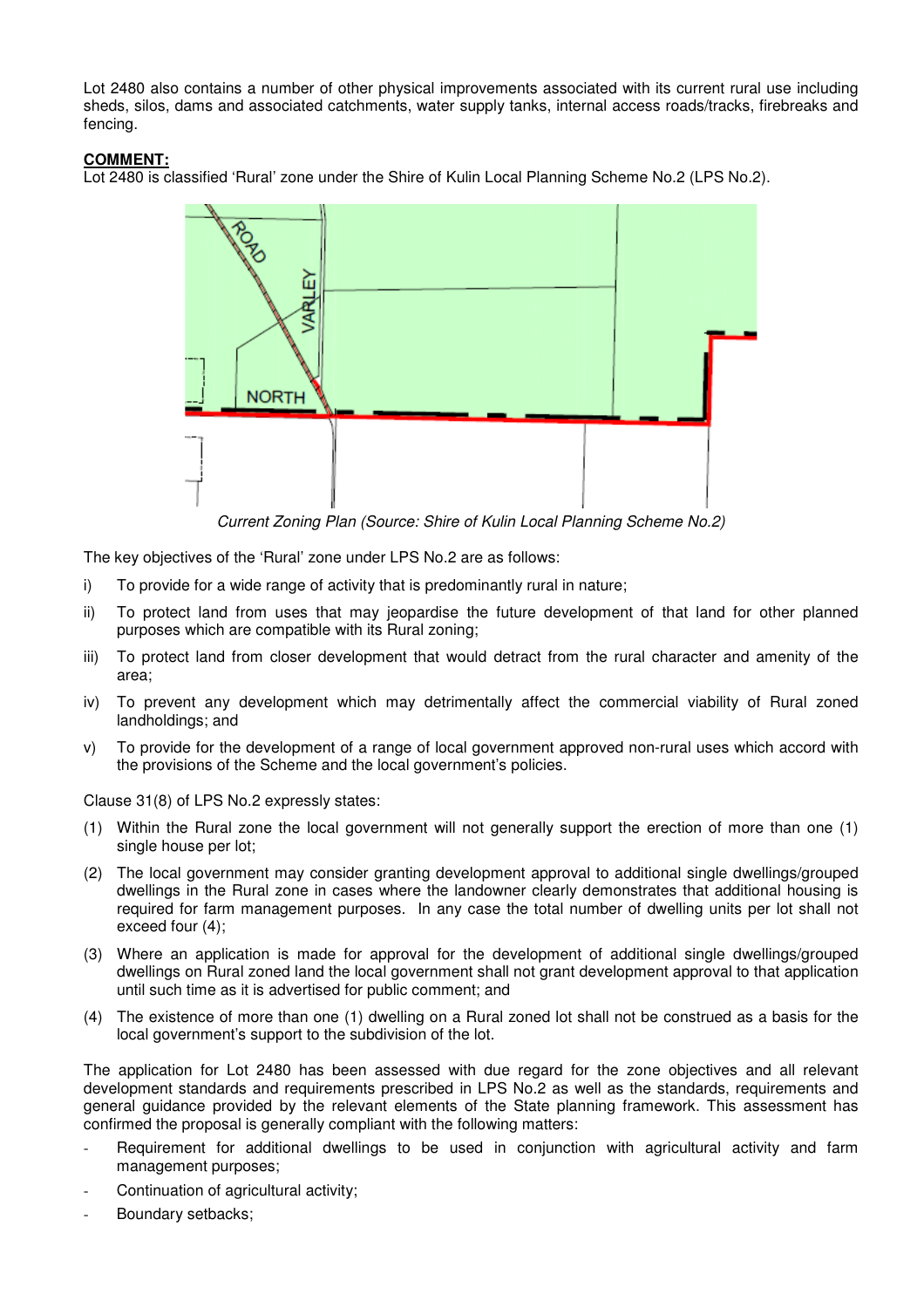- Effluent disposal;
- Water supply for domestic and firefighting purposes;
- Stormwater drainage;
- Vehicle access and parking;
- Visual amenity;
- Potential for land use conflict including minimum required buffer separation distances;
- Clearing of native vegetation;
- Bushfire risk and protection; and
- The potential for land degradation including soil erosion, salinity and flooding.

Notwithstanding the above conclusion, it is significant to note that despite the applicant's intention to permanently remove one (1) existing six (6) bedroom accommodation building from the land, a total of five (5) separate dwelling units will be provided on the land which is contrary to the specific requirements of clause 31(8) of LPS No.2 which only allows a total of four (4) dwelling units on any land classified Rural zone.

Despite the proposal not being strictly compliant with LPS No.2, it should be noted all existing dwellings on the land were constructed at a time when there were no limitations or restrictions in the Shire's local planning framework in terms of the total number of dwellings permitted on any land classified Rural zone. With the introduction of LPS No.2 the existing residential development on Lot 2480 became non-conforming with the use rights retained and recognised for as long as the dwellings are used for residential purposes.

Given the above and the provisions contained in clause 23 of LPS No.2 which allow Council to grant approval to alter or extend a non-conforming use of land if it is less detrimental to the amenity of the locality than the existing non-conforming use and is closer to the intended purpose of the zone in which the land is situated, it is concluded there is considerable scope for Council to grant approval to the development application for Lot 2480.

In light of the above findings and conclusions it is recommended Council exercise its discretion and grant conditional approval to the application to ensure the development proceeds in accordance with the information and plans submitted in support of the application and the relevant standards and requirements of LPS No.2.

## **STATUTORY ENVIRONMENT:**

- Planning and Development Act 2005 (as amended)
- Planning and Development (Local Planning Schemes) Regulations 2015
- Shire of Kulin Local Planning Scheme No.2

## **POLICY IMPLICATIONS:**

Nil

## **COMMUNITY CONSULTATION:**

Undertaken for the minimum required period of fourteen (14) days in accordance with the specific requirements of clause 64(3) of the Deemed Provisions of the Planning and Development (Local Planning Schemes) Regulations 2015 (i.e. publication of a notice of the proposed development, including plans, on the Shire's website inviting public submissions). At the close of public advertising on Friday 3<sup>rd</sup> August 2018 the Shire had not received any written submissions in respect of the proposal.

## **FINANCIAL IMPLICATIONS:**

Nil

## **STRATEGIC IMPLICATIONS:**

The proposal for Lot 2480 is considered to be consistent with the aims and objectives of the Shire's Strategic Community Plan 2013-2023 as it applies to the following:

- Social
	- *Facilitate diverse, inclusive housing options.*
- Economic
	- *Ensure that the Shire's economic viability and longevity is protected and advanced through cost effective land use and development.*
- Civic Leadership
	- Use a range of effective communication tools to engage the community to support transparent and *accountable Council decision making.*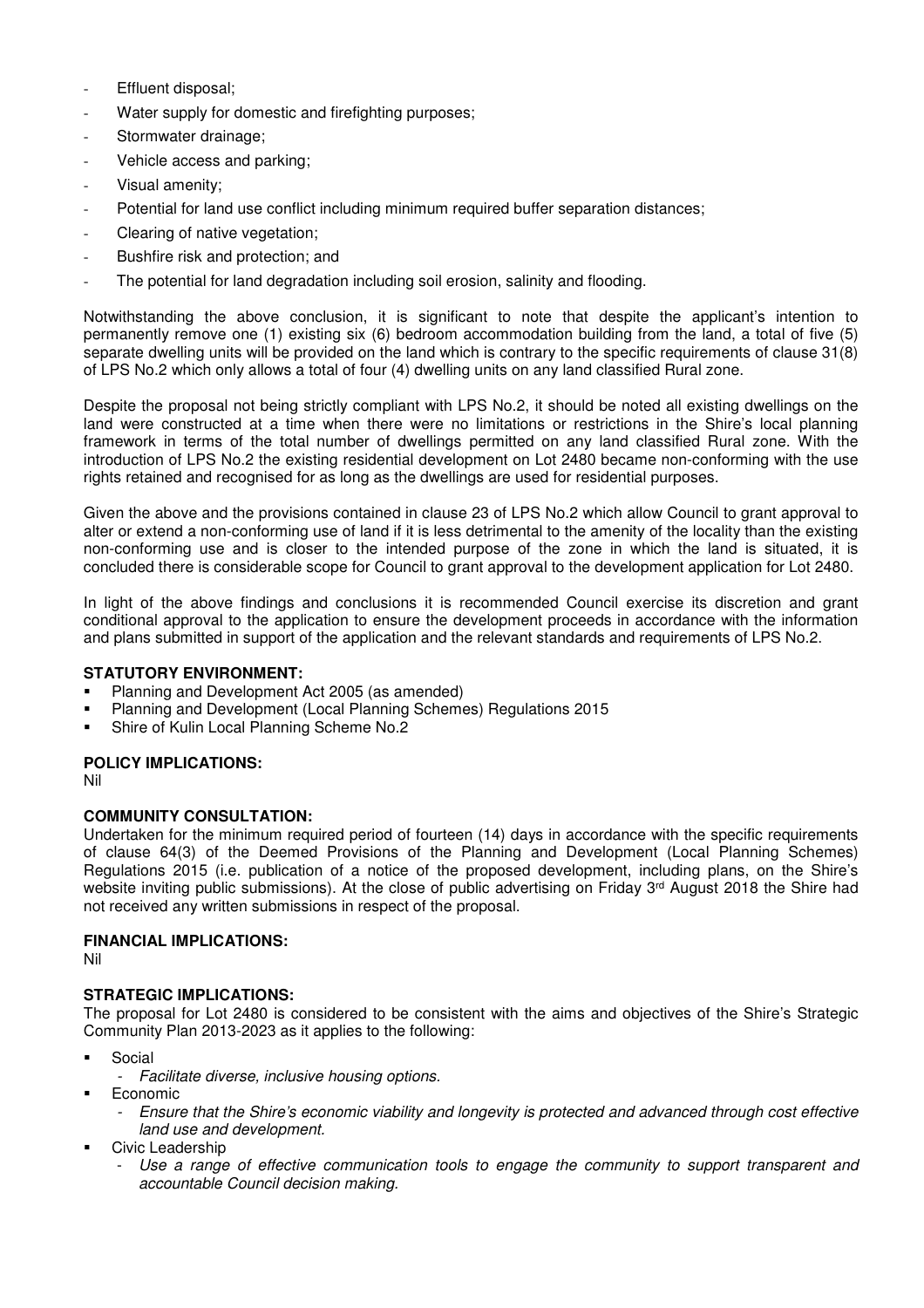## **RECOMMENDATION:**

That the application for development approval submitted by Westchester Group of Australia on behalf of Global Ag Properties Australia Pty Ltd (Landowner) for a number of proposed upgrades and improvements to the existing farm worker accommodation and associated facilities on Lot 2480 Varley Road North, Holt Rock be **APPROVED** subject to the following conditions and advice notes:

## **Conditions**

- 1. The proposed development shall be undertaken in a manner consistent with the information and plans submitted in support of the application unless otherwise approved by Council.
- 2. The upgraded farm worker accommodation and associated facilities the subject of this application shall only be used to accommodate family members and/or workers employed for agricultural activities on the land.
- 3. The area comprising the existing six (6) bedroom accommodation building proposed to be permanently removed and not replaced shall be reinstated to its natural form consistent with surrounding ground levels with any remaining building material/s and rubbish to be disposed of to the specifications and satisfaction of the Shire's Chief Executive Officer.

#### Advice Notes

- 1. The development is to be substantially commenced within a period of two (2) years from the date of this approval. If the development is not substantially commenced within this period the approval will lapse and be of no further effect. Where an approval has lapsed, no development shall be carried out without the further approval of the Shire of Kulin having first been sought and obtained.
- 2. This approval is not an authority to ignore any constraint to development on the land which may exist through contract or on title, such as an easement or restrictive covenant. It is the responsibility of the applicant and landowner and not the Shire to investigate any such constraints before commencing development. This approval will not necessarily have regard to any such constraint to development, regardless of whether or not it has been drawn to the Shire's attention.
- 3. This is a development approval of the Shire of Kulin under its Local Planning Scheme No.2. It is not a building permit or an approval to commence or carry out development under any other law. It is the responsibility of the applicant and landowner to obtain any other necessary approvals, consents, permits and licenses required under any other law, and to commence and carry out development in accordance with all relevant laws.
- 4. In accordance with the Building Act 2011 and Building Regulations 2012, suitable demolition and/or building permit applications must be submitted to and approved by the Shire's Building Surveyor prior to the commencement of any demolition, construction or earthworks on the land.
- 5. An application for a suitable asbestos removal licence in accordance with the specific requirements of the Occupational Safety and Health Act 1984 and Occupational Safety and Health Regulations 1996 shall be made if more than **ten (10) square metres of bonded (non-friable) asbestos is proposed to be removed from the land to accommodate the proposed development.**
- 6. All buildings proposed to be constructed / installed on the land are required to comply in all respects with the National Construction Code of Australia. Plans and specifications which reflect these requirements are required to be submitted with the building permit application.
- 7. Failure to comply with any of the conditions of this development approval constitutes an offence under the provisions of the *Planning and Development Act 2005* and the Shire of Kulin Local Planning Scheme No.2 and may result in legal action being initiated by the local government.
- 8. If the applicant or owner is aggrieved by this determination there is a right of review by the State Administrative Tribunal in accordance with the *Planning and Development Act 2005* Part 14. An application must be submitted within 28 days of the determination.

## **VOTING REQUIREMENTS:**

Simple majority required.

## **07/0818**

**Moved Cr Taylor Seconded Cr McInnes that the application for development approval submitted by Westchester Group of Australia on behalf of Global Ag Properties Australia Pty Ltd (Landowner) for a number of proposed upgrades and improvements to the existing farm worker accommodation and associated facilities on Lot 2480 Varley Road North, Holt Rock be APPROVED subject to the following conditions and advice notes:** 

## **Conditions**

- **1. The proposed development shall be undertaken in a manner consistent with the information and plans submitted in support of the application unless otherwise approved by Council.**
- **2. The upgraded farm worker accommodation and associated facilities the subject of this application shall only be used to accommodate family members and/or workers employed for agricultural activities on the land.**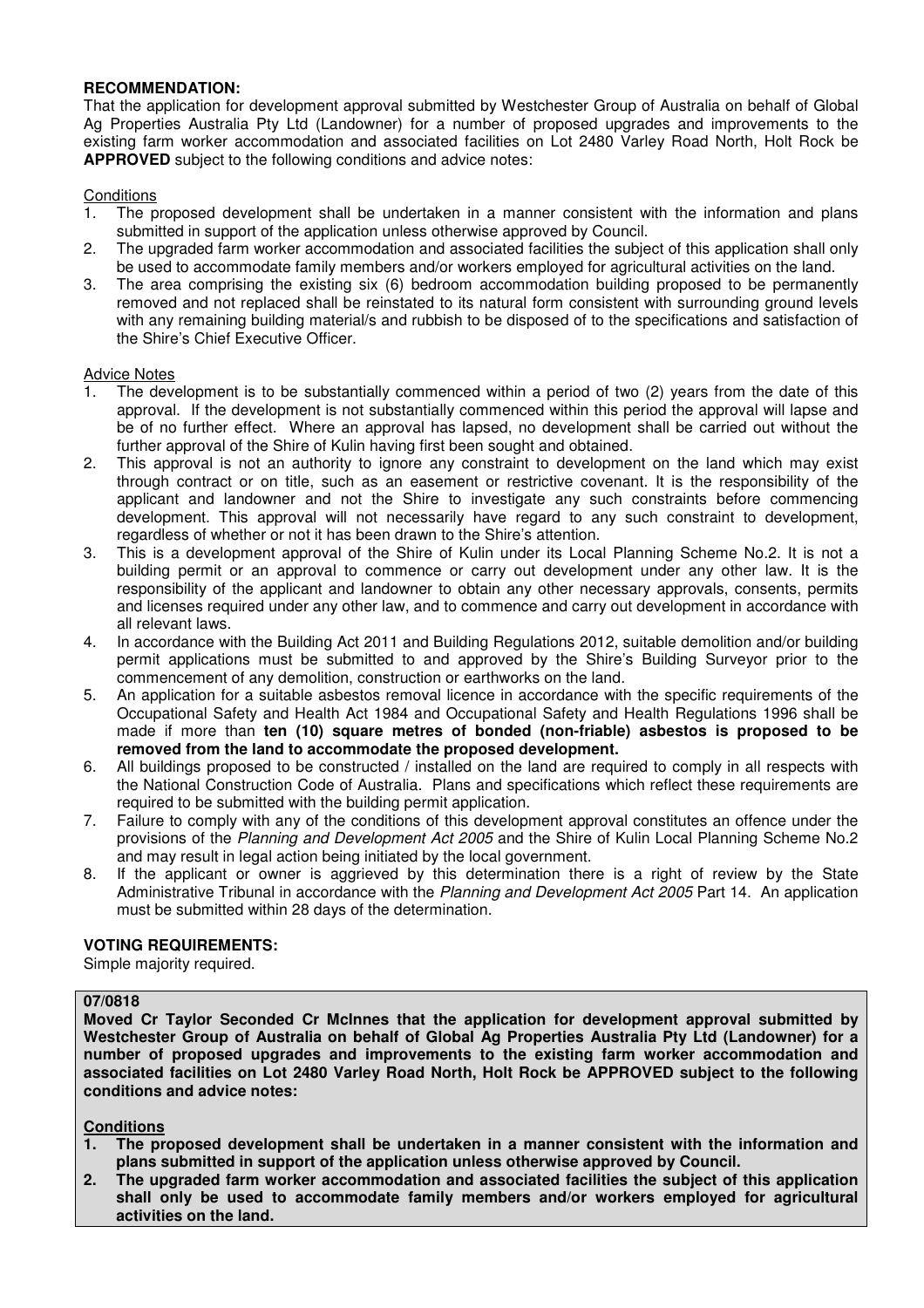**3. The area comprising the existing six (6) bedroom accommodation building proposed to be permanently removed and not replaced shall be reinstated to its natural form consistent with surrounding ground levels with any remaining building material/s and rubbish to be disposed of to the specifications and satisfaction of the Shire's Chief Executive Officer.** 

## **Advice Notes**

- **1. The development is to be substantially commenced within a period of two (2) years from the date of this approval. If the development is not substantially commenced within this period the approval will lapse and be of no further effect. Where an approval has lapsed, no development shall be carried out without the further approval of the Shire of Kulin having first been sought and obtained.**
- **2. This approval is not an authority to ignore any constraint to development on the land which may exist through contract or on title, such as an easement or restrictive covenant. It is the responsibility of the applicant and landowner and not the Shire to investigate any such constraints before commencing development. This approval will not necessarily have regard to any such constraint to development, regardless of whether or not it has been drawn to the Shire's attention.**
- **3. This is a development approval of the Shire of Kulin under its Local Planning Scheme No.2. It is not a building permit or an approval to commence or carry out development under any other law. It is the responsibility of the applicant and landowner to obtain any other necessary approvals, consents, permits and licenses required under any other law, and to commence and carry out development in accordance with all relevant laws.**
- **4. In accordance with the Building Act 2011 and Building Regulations 2012, suitable demolition and/or building permit applications must be submitted to and approved by the Shire's Building Surveyor prior to the commencement of any demolition, construction or earthworks on the land.**
- **5. An application for a suitable asbestos removal licence in accordance with the specific requirements of the Occupational Safety and Health Act 1984 and Occupational Safety and Health Regulations 1996 shall be made if more than ten (10) square metres of bonded (non-friable) asbestos is proposed to be removed from the land to accommodate the proposed development.**
- **6. All buildings proposed to be constructed / installed on the land are required to comply in all respects with the National Construction Code of Australia. Plans and specifications which reflect these requirements are required to be submitted with the building permit application.**
- **7. Failure to comply with any of the conditions of this development approval constitutes an offence under the provisions of the Planning and Development Act 2005 and the Shire of Kulin Local Planning Scheme No.2 and may result in legal action being initiated by the local government.**
- **8. If the applicant or owner is aggrieved by this determination there is a right of review by the State Administrative Tribunal in accordance with the Planning and Development Act 2005 Part 14. An application must be submitted within 28 days of the determination.**

 **Carried 8/0** 

## **6.5 Development Application – Over Height Shed**

**APPLICANT:** RO & RA Ward **FILE REF: AUTHOR:** Mr Noel Mason **STRATEGIC REFERENCE/S: DISCLOSURE OF INTEREST:** Nil

## **SUMMARY:**

This report recommends that a development application submitted by RA & RO Ward for an over height shed be approved subject to conditions.

#### **BACKGROUND:**

The applicant is seeking development approval for a shed at Lot 244, Johnston Street.

A full copy of the advertised application submitted including various supporting plans is provided in Attachment 5.

Lot 244 is 1009 square metres and has direct frontage to Johnston Street, Kulin.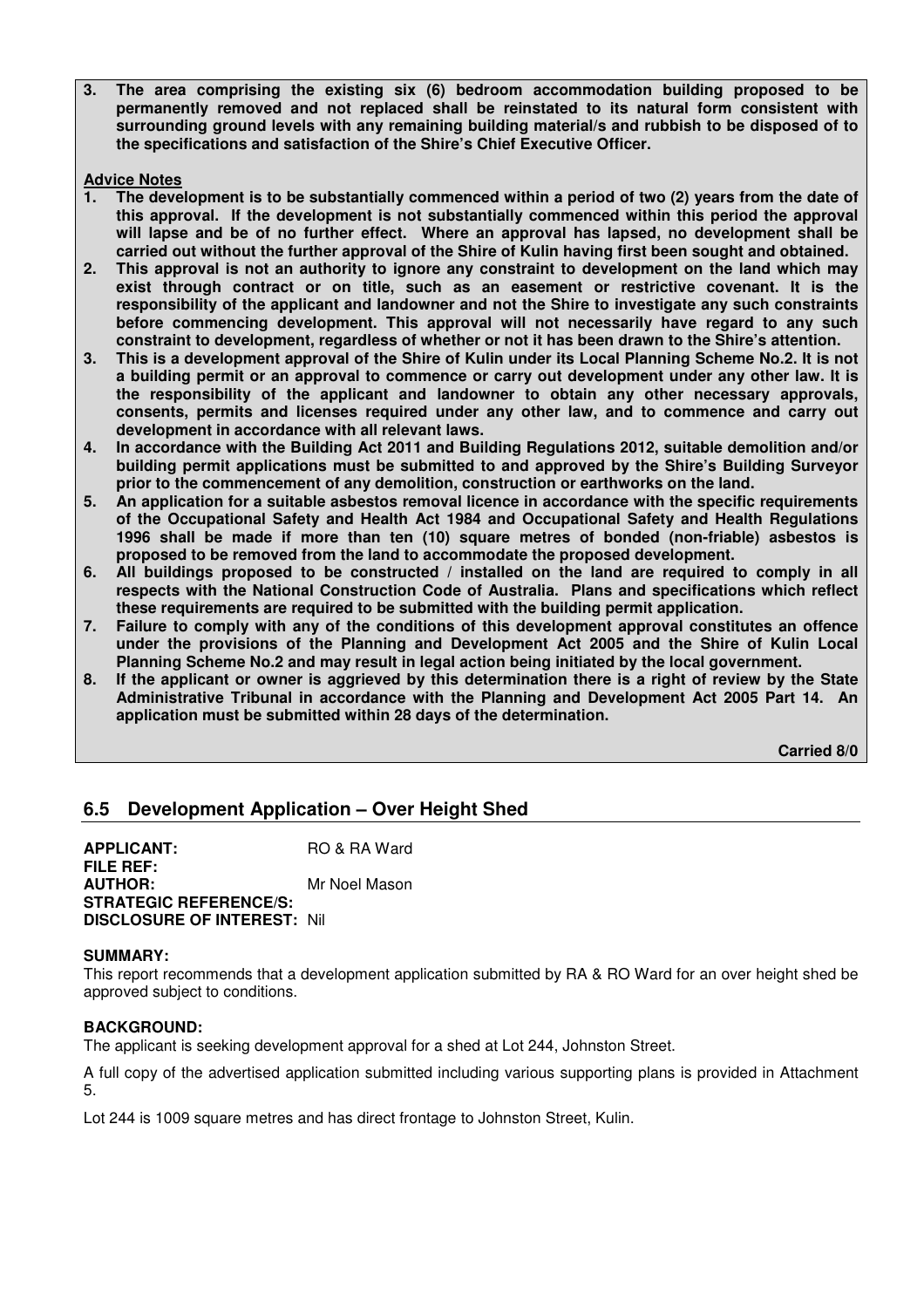

*Location & Lot Configuration Plan (Source: Landgate)* 

Lot 244 previously had a residence on site that was burnt down in 2016. Only a shed remains on the lot.

The applicant originally inquired about the Lot in 2017 believing that TPS 1 allowed for a shed to be erected on the lot but it is now governed by TPS 2 and the R Codes. Normally, an outbuilding would not be permitted without the issue of a building license for a residence. The applicant has indicated that the shed is required for storage purposes to house an RV vehicle when not in use and as travelers they have no intention of building a residence on the lot at present.

Lot 244 contains a number of other physical improvements including a shed, internal driveway and fencing, all as a result of the previous residence.

## **COMMENT:**

The application for Lot 244 has been assessed with due regard to the Residential zone objectives and all relevant requirements prescribed in LPS No.2 and general guidance provided by the relevant elements of the State planning framework. This assessment has confirmed the proposal would not be compliant due to the following matters:

Requirement for a dwellings application to be submitted at the same time or for a residence to be substantially completed before a shed application can be approved;

This assessment has confirmed the proposal would not be compliant due to the following matters:

- Boundary setbacks;
- Effluent disposal (N/A);
- Stormwater drainage:
- Vehicle access and parking:
- Visual amenity:

Notwithstanding the above and despite the proposal not being strictly compliant with LPS No.2, it should be noted that the existing shed on the land was constructed at a time when there were no limitations and if the applicants proposal was to amend or alter the existing shed it would generally be approved. With the introduction of LPS No.2 and the removal of the existing residential building, Lot 244 became vacant land with prior use rights extinguished (excepting for the existing shed).

In light of the above findings and conclusions it is recommended Council exercise its discretion and grant conditional approval to the application to ensure the development proceeds in accordance with the information and plans submitted in support of the application and the relevant standards and requirements of LPS No.2.

## **STATUTORY ENVIRONMENT:**

- Planning and Development Act 2005 (as amended)
- Planning and Development (Local Planning Schemes) Regulations 2015
- Shire of Kulin Local Planning Scheme No.2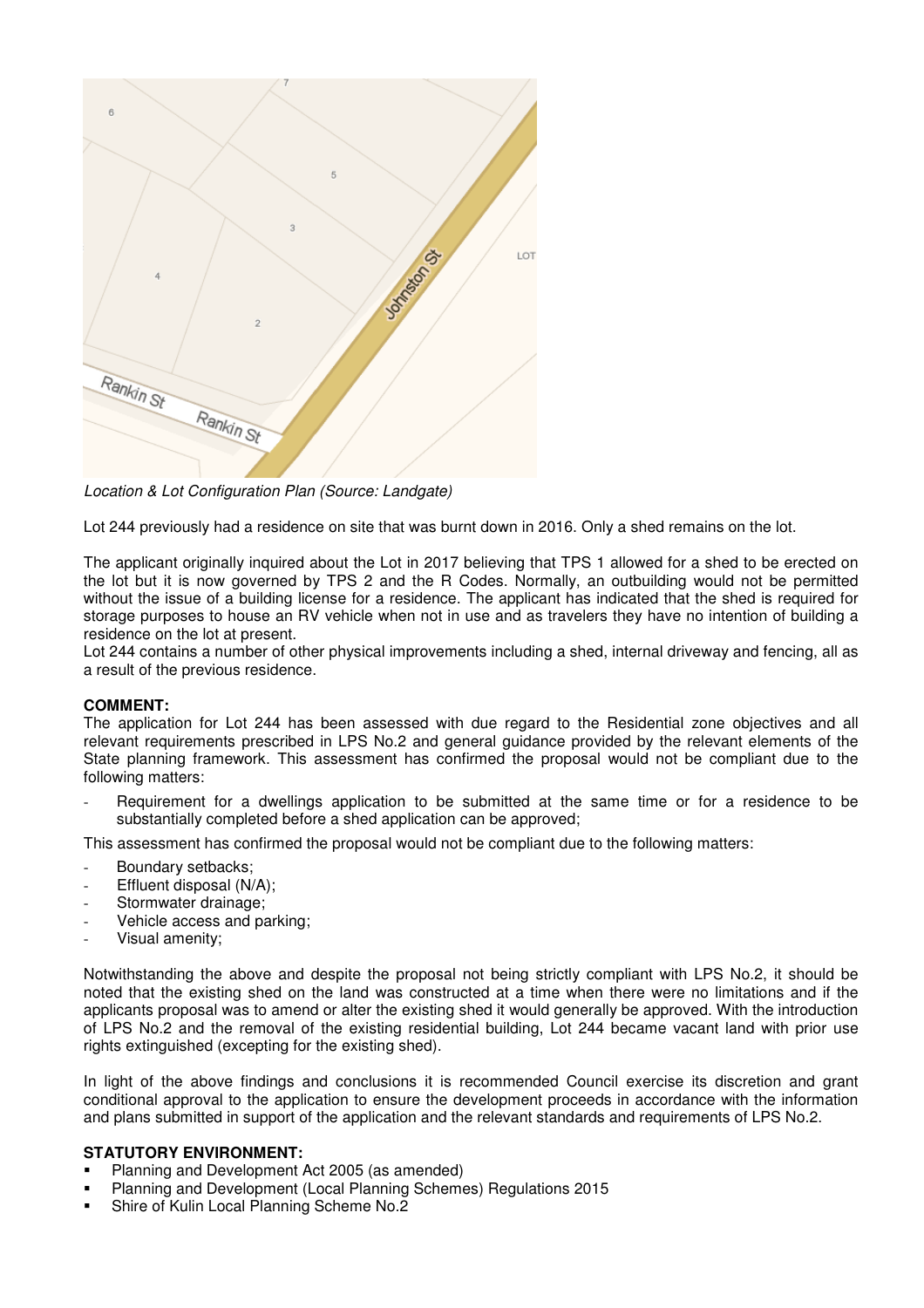## **POLICY IMPLICATIONS:**

Nil

#### **COMMUNITY CONSULTATION:**

Undertaken for the minimum required period of fourteen (14) days in accordance with the specific requirements of clause 64(3) of the Deemed Provisions of the Planning and Development (Local Planning Schemes) Regulations 2015 (i.e. publication of a notice of the proposed development, including plans, on the Shire's website inviting public submissions). At the close of public advertising on Friday 8<sup>th</sup> August 2018 the Shire had not received any written submissions in respect of the proposal.

#### **FINANCIAL IMPLICATIONS:**

Nil

## **STRATEGIC IMPLICATIONS:**

The proposal for Lot 244 is considered to be consistent with the aims and objectives of the Shire's Strategic Community Plan 2013-2023 as it applies to the following:

- **Social** 
	- *Facilitate diverse, inclusive housing options.*
- Economic
	- *Ensure that the Shire's economic viability and longevity is protected and advanced through cost effective land use and development.*
- Civic Leadership
	- *Use a range of effective communication tools to engage the community to support transparent and accountable Council decision making.*

#### **RECOMMENDATION:**

That the application for development approval submitted by RO & RA Ward for a shed on Lot 244 Johnston Street Kulin be approved subject to the following conditions and advice notes:

#### **Conditions**

- 1. The proposed development shall be undertaken in a manner consistent with the information and plans submitted in support of the application unless otherwise approved by Council.
- 2. The shed facilities shall only be used for storage the subject of this application and shall not be used for habitation.
- 3. Occupation of the RV vehicle on the Lot, or in the storage shed shall only be permitted for a maximum of 21 days, prior to application under the Health Act 1911 for an extended stay.

#### Advice Notes

- 1 The development is to be substantially commenced within a period of two (2) years from the date of this approval. If the development is not substantially commenced within this period the approval will lapse and be of no further effect. Where an approval has lapsed, no development shall be carried out without the further approval of the Shire of Kulin having first been sought and obtained.
- 2 This approval is not an authority to ignore any constraint to development on the land which may exist through contract or on title, such as an easement or restrictive covenant. It is the responsibility of the applicant and landowner and not the Shire to investigate any such constraints before commencing development. This approval will not necessarily have regard to any such constraint to development, regardless of whether or not it has been drawn to the Shire's attention.
- 3 This is a development approval of the Shire of Kulin under its Local Planning Scheme No.2. It is not a building permit or an approval to commence or carry out development under any other law. It is the responsibility of the applicant and landowner to obtain any other necessary approvals, consents, permits and licenses required under any other law, and to commence and carry out development in accordance with all relevant laws.
- 4 In accordance with the Building Act 2011 and Building Regulations 2012, suitable demolition and/or building permit applications must be submitted to and approved by the Shire's Building Surveyor prior to the commencement of any demolition, construction on the land.
- 5 All buildings proposed to be constructed / installed on the land are required to comply in all respects with the National Construction Code of Australia. Plans and specifications which reflect these requirements are required to be submitted with the building permit application.
- 6 Failure to comply with any of the conditions of this development approval constitutes an offence under the provisions of the *Planning and Development Act 2005* and the Shire of Kulin Local Planning Scheme No.2 and may result in legal action being initiated by the local government.
- 7 If the applicant or owner is aggrieved by this determination there is a right of review by the State Administrative Tribunal in accordance with the *Planning and Development Act 2005* Part 14. An application must be submitted within 28 days of determination.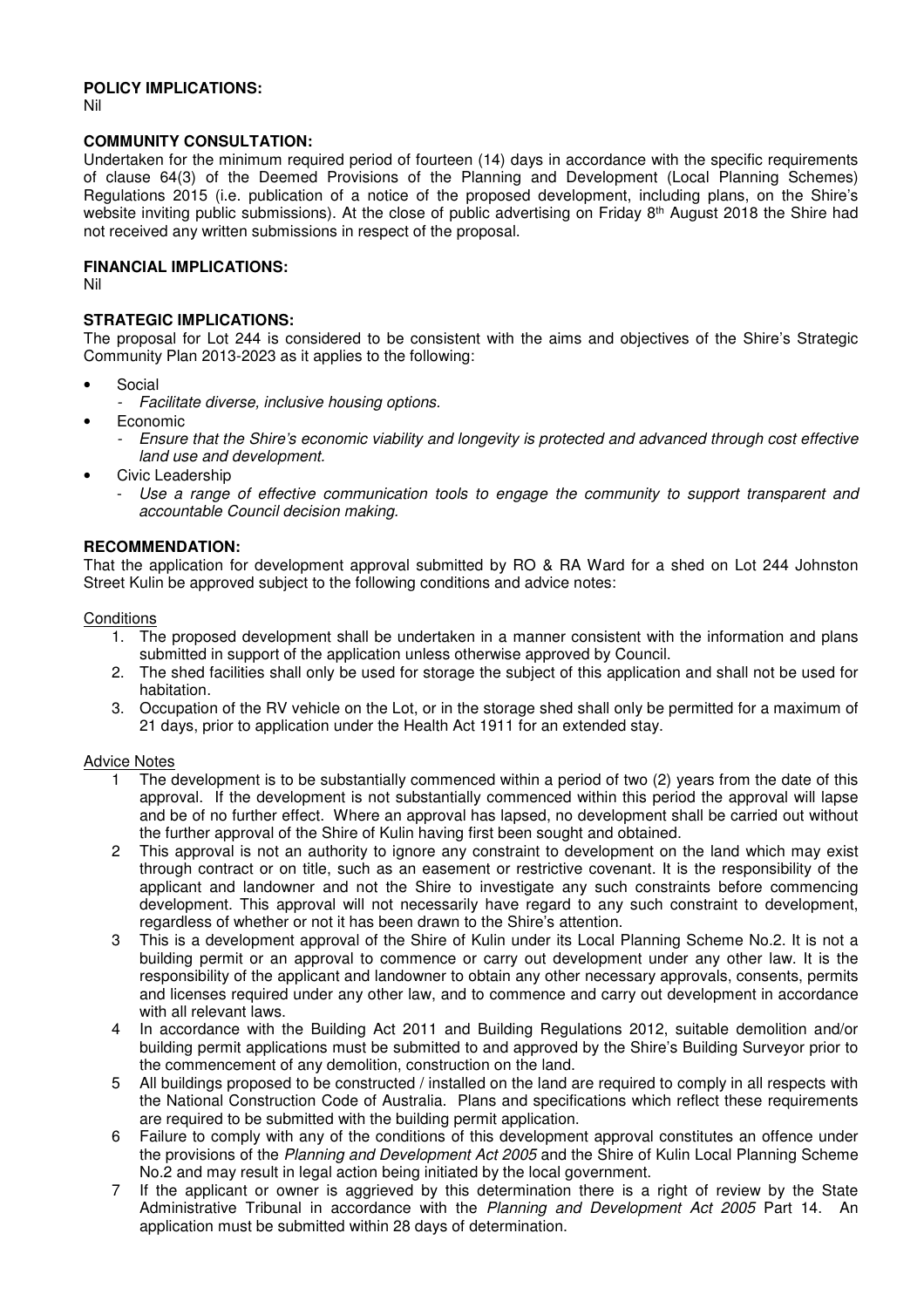#### **VOTING REQUIREMENTS:**

Simple majority required.

#### **08/0818**

**Moved Cr McInnes Seconded Cr Taylor that the application for development approval submitted by RO & RA Ward for a shed on Lot 244 Johnston Street Kulin be approved subject to the following conditions and advice notes:** 

# **Conditions**

- **1. The proposed development shall be undertaken in a manner consistent with the information and plans submitted in support of the application unless otherwise approved by Council.**
- **2. The shed facilities shall only be used for storage the subject of this application and shall not be used for habitation.**
- **3. Occupation of the RV vehicle on the Lot, or in the storage shed shall only be permitted for a maximum of 21 days, prior to application under the Health Act 1911 for an extended stay.**

#### **Advice Notes**

- **1 The development is to be substantially commenced within a period of two (2) years from the date of this approval. If the development is not substantially commenced within this period the approval will lapse and be of no further effect. Where an approval has lapsed, no development shall be carried out without the further approval of the Shire of Kulin having first been sought and obtained.**
- **2 This approval is not an authority to ignore any constraint to development on the land which may exist through contract or on title, such as an easement or restrictive covenant. It is the responsibility of the applicant and landowner and not the Shire to investigate any such constraints before commencing development. This approval will not necessarily have regard to any such constraint to development, regardless of whether or not it has been drawn to the Shire's attention.**
- **3 This is a development approval of the Shire of Kulin under its Local Planning Scheme No.2. It is not a building permit or an approval to commence or carry out development under any other law. It is the responsibility of the applicant and landowner to obtain any other necessary approvals, consents, permits and licenses required under any other law, and to commence and carry out development in accordance with all relevant laws.**
- **4 In accordance with the Building Act 2011 and Building Regulations 2012, suitable demolition and/or building permit applications must be submitted to and approved by the Shire's Building Surveyor prior to the commencement of any demolition, construction on the land.**
- **5 All buildings proposed to be constructed / installed on the land are required to comply in all respects with the National Construction Code of Australia. Plans and specifications which reflect these requirements are required to be submitted with the building permit application.**
- **6 Failure to comply with any of the conditions of this development approval constitutes an offence under the provisions of the Planning and Development Act 2005 and the Shire of Kulin Local Planning Scheme No.2 and may result in legal action being initiated by the local government.**
- **7 If the applicant or owner is aggrieved by this determination there is a right of review by the State Administrative Tribunal in accordance with the Planning and Development Act 2005 Part 14. An application must be submitted within 28 days of the determination.**

 **Carried 8/0** 

**Cr Lucchesi declared an interest in Item 6.6 and left the Council Chambers at 4.19pm** 

## **6.6 Renewal of Licence – Blazing Swan Inc. (BS Inc.)**

| <b>RESPONSIBLE OFFICER:</b> | CEO.                                                                                                       |
|-----------------------------|------------------------------------------------------------------------------------------------------------|
| <b>FILE REFERENCE:</b>      | 02.06.02 Blazing Swan                                                                                      |
| <b>AUTHOR:</b>              | CEO.                                                                                                       |
|                             | <b>STRATEGIC REFERENCE/S:</b> 2.2 A positive visitor experience (SCP) – "Continue to support Blazing Swan" |

#### **SUMMARY:**

Blazing Swan Inc. has approached the Shire of Kulin seeking the renewal of the License to hold the event. The license is due to expire on the 1<sup>st</sup> April 2019, with the proposed dates for the "Blaze" being 15-21<sup>st</sup> April 2018.

Council staff have been in conversation with the executive about how the relationship between the community and the event can be strengthened, but the License issue stands separate and can be resolved by Council.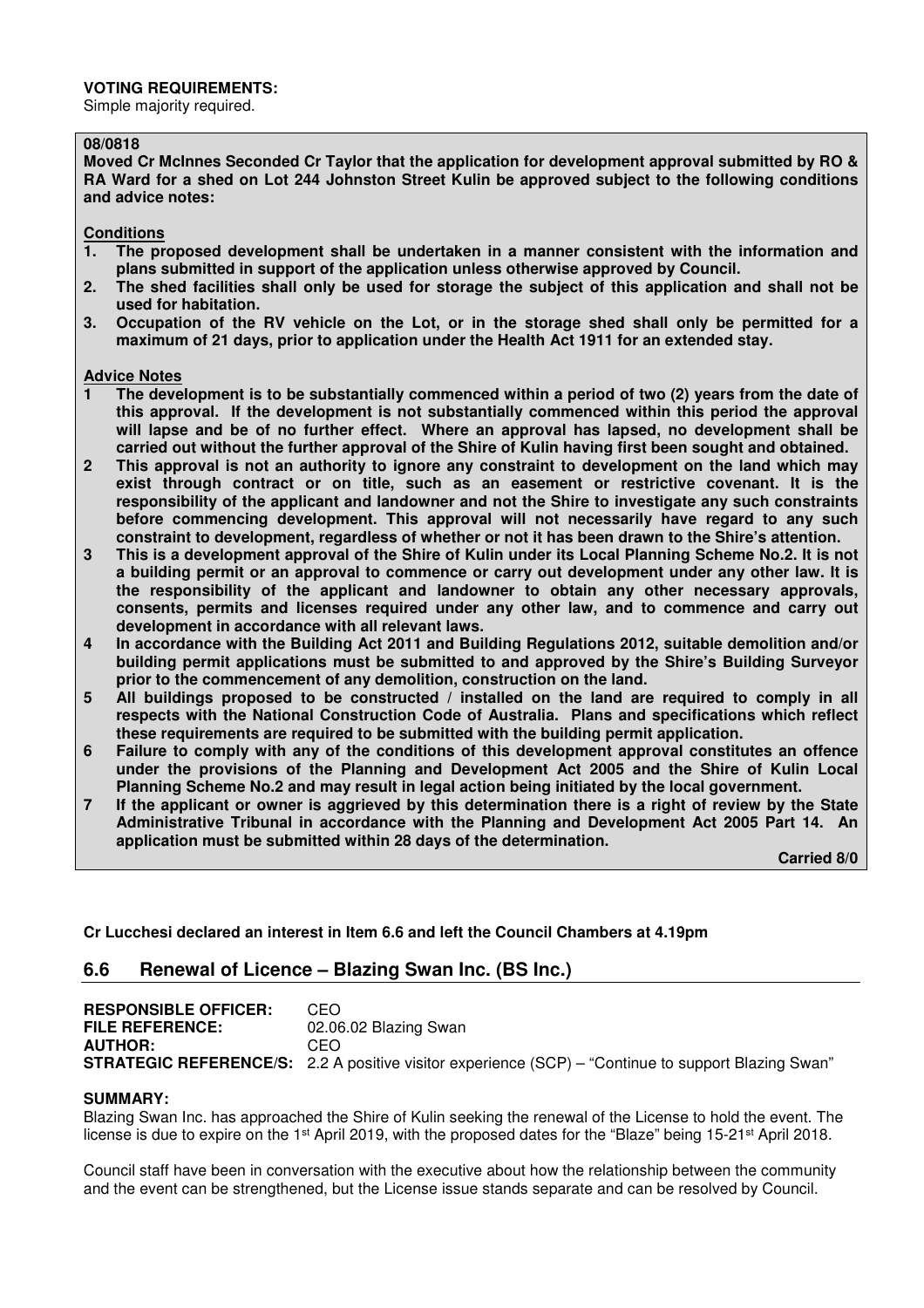## **BACKGROUND & COMMENT:**

The Blazing Swan is an annual arts based festival event held at the Kulin Bush Races race track site at Easter.

The Shire has provided a License for the event to be held at Locations 7759 & 10085 (Kulin Bush Races Track) for the period commencing in January 2015 and ending in April 2019. Arrangements to extend the land use post April 2019 will be in accordance with Item 2 of the Schedule set out in the Licence to Use Land between Lucca Pty Ltd (Lucchesi) and Shire of Kulin which states:

## *"ITEM 2: TERM*

*Five (5) years commencing on the 1st day of April 2014. The Licensee shall have the option of extending this Licence for a further five (5) years, plus five (5) years, plus five (5) years providing the extension is agreed to by both parties at the end of each subsequent term. Provided that neither party shall unreasonably withhold their consent to such a Licence extension."* 

BS Inc. are keen to renew and have expressed their absolute commitment to continuance of the event and the relationship with the Kulin community.

Unless there are issues of objection to the renewal of the Licence neither party shall unreasonably withhold consent. There are no known or previously identified issues that would require either party to end the licence agreement. See Financial Implications

The balance of the agreement reads:

*In return for the use of land at Locations 7759 & 10085 Blazing Swan Inc. agrees to pay an annual financial contribution to Shire of Kulin:* 

- *\$10.00 of each Blazing Swan Festival ticket sold*
- *The distribution of the \$10.00 amongst Kulin will be left at the discretion of the Shire however the Shire of Kulin agrees that those providing goods and/or services to Blazing Swan will be suitably compensated.* (Note: Council practice has been to equally split the income between Lucca Pty Ltd and Kulin Bush Races)
- *All annual payments to be completed within 60 days of the conclusion of the Blazing Swan Festival.*  (Note: has not been the case, some years final issue of invoices for the income has not occurred until June/July).
- *All Blazing Swan Festival Event financials will be made available annually to the Shire of Kulin*  within 60 days of the conclusion of each annual Blazing Swan Festival. (Note: Financials have never normally been provided – just the ticket sales information)

In return for an annual financial contribution, Shire of Kulin in partnership with the Lucchesi family and the Kulin Bush Races Committee agrees to provide the following goods and services to Blazing Swan Inc.:

- *Use of the land as per this agreement for the festival event (including set-up and bump out) and site visits.*
- *Cleaning of all permanent onsite toilets prior to the event. Cleaning during and after the event is to be the responsibility of Blazing Swan Inc.*
- *Event compliance assistance*
- *Grant application assistance as required*
- *Public Liability Insurance for the land and adjoining reserve under control of Shire of Kulin.*
- *Access to surrounding Nature Reserve 15385 (which is vested in the Shire of Kulin). Shire of Kulin will place warning signs saying 'risk area' at Shire Reserve 15385.*
- *Access to Kulin Bush Races Infrastructure which exists at the site including but not limited to toilets, showers, kitchens, fridges, lights, generators.*
- *Assistance with initial setup of infrastructure as required such as medium marquee, large marquee as required, water, power and toilets.*
- *Event signage, road closure, traffic cones, council approvals, information delivered to locals affected*
- *Shire of Kulin Transfer Station access outside normal opening hours. The Shire of Kulin will also open the Transfer Station to the public on an agreed number of days to allow festival goers to dispose of rubbish following the event. Arrangement for access is to be confirmed prior to each event.*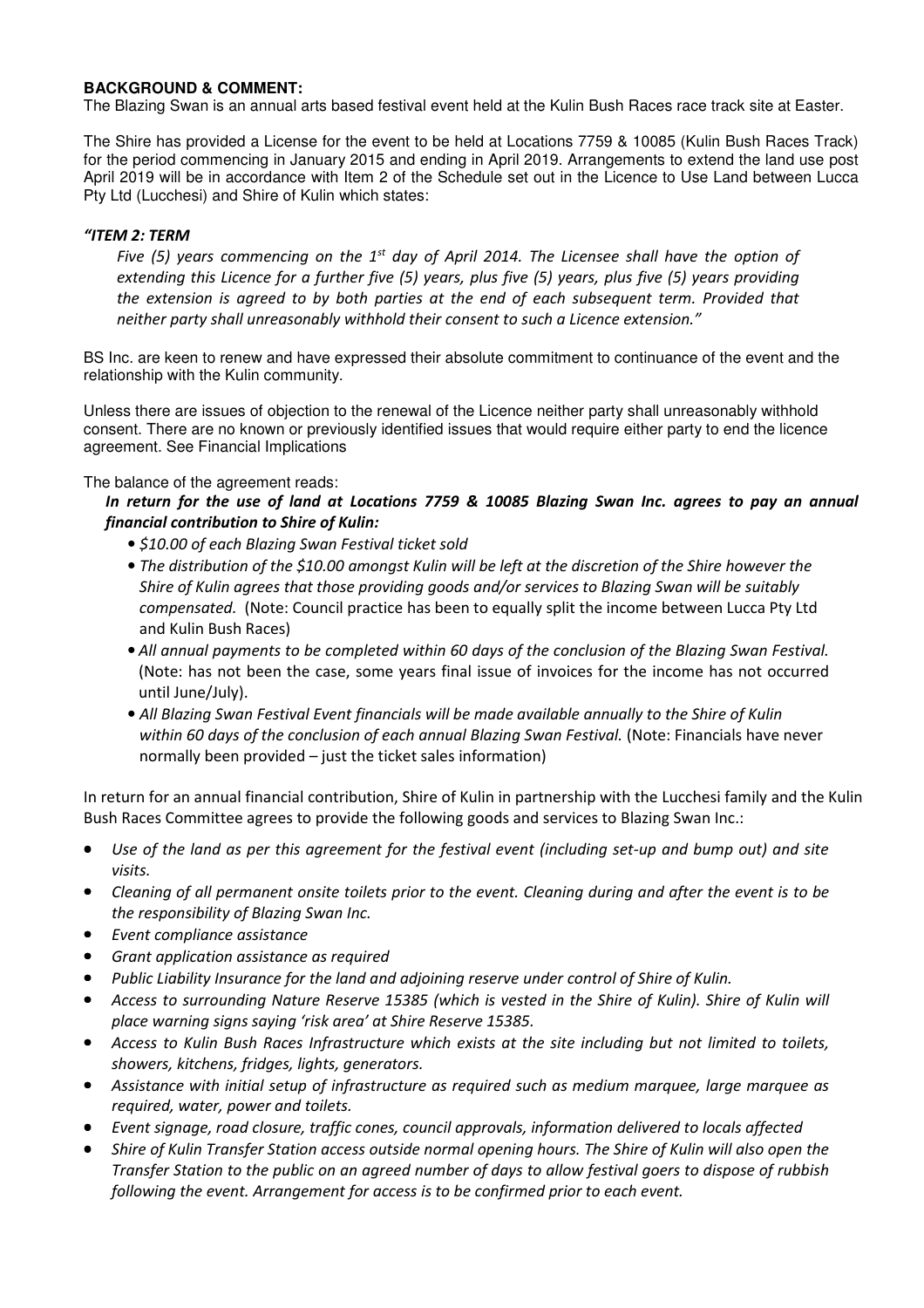- *Dedicated onsite storage area with infrastructure provided by Blazing Swan Inc. with agreement from land owners as to location and scale.*
- *Acceptance of temporary structures, artwork, fireworks, fire sculptures, music onsite.*
- *Permanent Artwork with agreement from land owners as to location and scale.*

## *Blazing Swan Inc. agrees to undertake the following:*

- *Promotion of Kulin as location for festival*
- *Promotion of Shire of Kulin*
- *Involvement of Kulin Community in participating in the event*
- *Involvement of Kulin Community in setting up the event*
- *Promotion of Art Grants to the Kulin Community*
- *Promotion of supporting Kulin to the Blazing Swan community*
- *Assistance with Kulin projects as agreed upon*

## *The items listed below do not form part of this lease agreement and therefore Blazing Swan Inc. agrees to liaise with and negotiate any financials, goods and services required directly with the appropriate business or organisation:*

- *Access to Camp Hart during the event*
- *Support from Kulin Services including but not limited to St Johns Ambulance, doctors, hospital access, Fire Brigade and Police.*
- *Individual payments for other goods and services provided by Kulin individuals or businesses.*

It is clear the original license was built around unknown elements of what Blazing Swan Inc were trying to achieve and is a broad brush approach to identifying what "might be". Unless there are some specifics that Council would like to target, it is suggested to leave the broad nature of the agreement untouched.

Blazing Swan Inc. still remain an arts based organisation that holds multiple events in WA. It has a premise in East Fremantle for its members and optimises both arts and Work for the Dole grants to support its operations. Their continuance of the license agreement and the event in Kulin is integral to their operations and they too would like to forge a bigger relationship with the Kulin community.

Staff discussed a number of items that have potential to expand the relationship and those listed are only part of the conversation. BS Inc. are proposing to revisit the question of enhancing the relationship at an executive meeting, and come up with proposals that they would like to support. Of those discussed;

- BS Inc. offered volunteers for environmental activities in Kulin, they have a very large supporter base with an interest in the environment. CEO has suggested a busy bee weekend to look at Jilakin Rock improvements or any other local environmental project. BS Inc. suggesting that a KBR camping weekend may be well supported by their volunteers.
- Art competition BS Inc. already hold an Art Prize type competition. They have suggested one piece of the art prize could be for an item to be retained here in Kulin, an addition to community art.
- Forging better involvement with local art interests, by offering space for Kulin artists in the Precombobulation event in August.
- Identifying the skills held by KBR and BS Inc. to see if there could be better crossover and exchange.
- Offered to support local goods for sale e.g. hats from KDHS in 2018 were hot items.
- Considered financial support for local brigades if they could be more involved in fire risk management, as this is a high turnover of staff issue for them.
- Have requested Shire to consider a controlled burn of the Gravel Reserve alongside the KBR site to reduce fuel, as this area is their "safety zone" in the case of evacuation. Whilst they have held some preliminary discussions with Kulin BFS, they would like to progress the matter (if Shire agrees) to ensure completion before the season dries.

## **FINANCIAL IMPLICATIONS:**

Blazing Swan Inc. have a total annual turnover of approx. \$600-650k of which the surplus ranges from \$0 to \$100k. Ticket sales from the Kulin event would normally generate between \$550 and \$600k, with the Kulin Easter event costing approx. \$500-\$550k each year. In terms of cash flow, Blazing Swan require between \$100- \$150k to commence the event preparations and the outlay before the event commences is usually around \$350k, being the reason why they align ticket sales and the sale of early tickets at discounted rates to ensure attendance targets are achieved before outlay.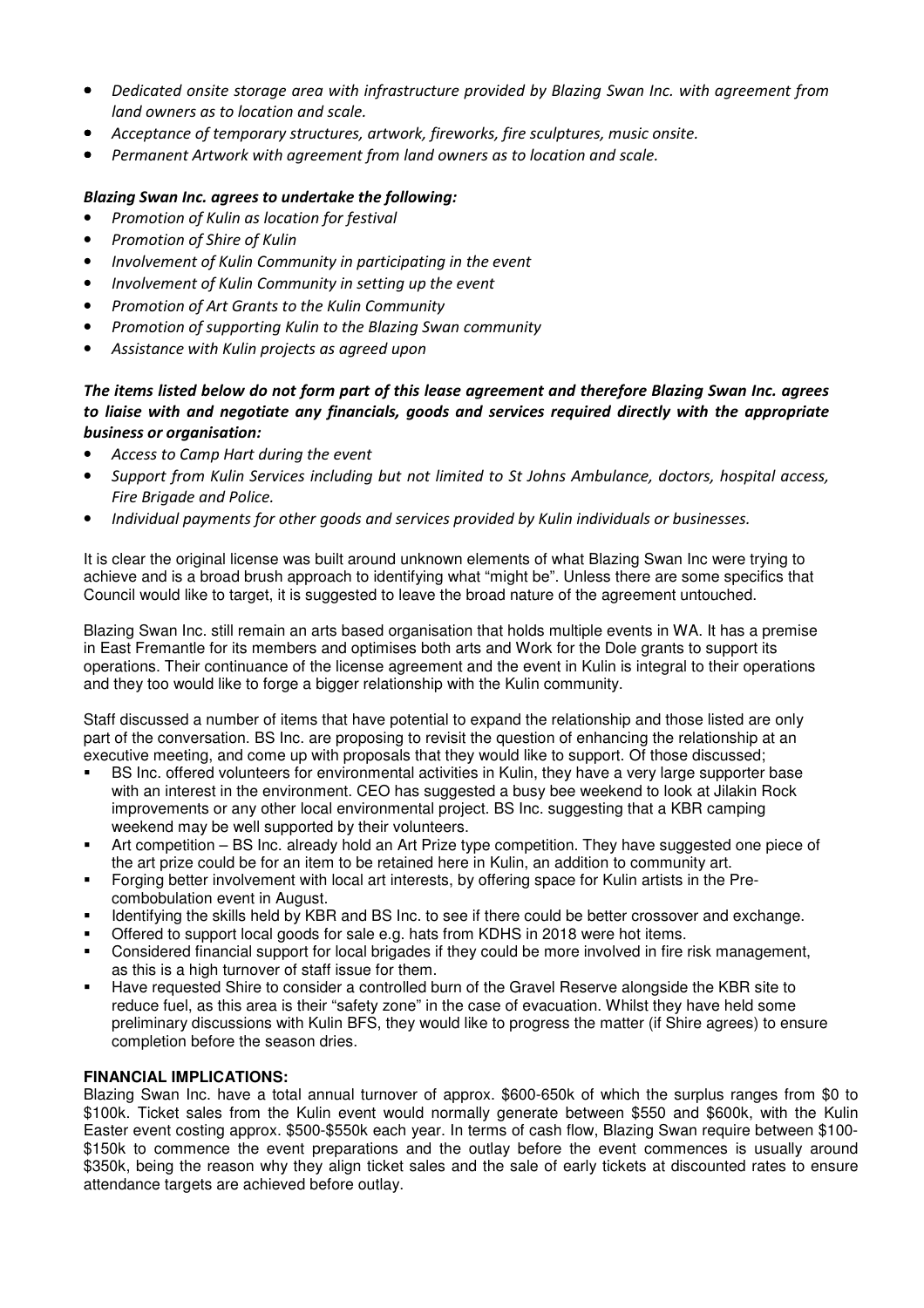In 2018 the Kulin event made a loss of approx. \$80k, caused from some budget to actual blowouts in electricity generation and costs, a ticketing scam creaming \$15k of tickets and after being charged for 3 years work from a local supplier that had not previously been accounted for. Additionally, ticket sales were flat last year.

These 3 items have placed pressure on the cash flow required to get the 2019 event commenced (needing \$100k-\$150k), but the BS Inc. Executive have affirmatively commenced measures to correct the deficiencies in the budget and have developed contingency plans for a cash injection in August to secure the next year's event. They have signalled that the current payment of \$26k payable to the Shire will be made in August. The invoice was issued on the 13<sup>th</sup> June 2018. Whilst this may be of some concern, they are confident that sufficient support for the Kulin event exists in the "arts" community and they remain confident that all cash flow needed to cover existing debts and start-up costs of next year will be serviced by their next event at the BShed. Fremantle on 18<sup>th</sup> August 2018.

#### **License agreement**

The original License agreement was framed around \$10 per ticket being payable to the landholder and KBR. Given the cumulative effect of inflation since 2014, this would equal \$10.94 in today's terms.

A review of the price per ticket charged may be appropriate.

Annual Inflation – Since 2014

| Year mar jun                  |    | sep | dec            | ann |
|-------------------------------|----|-----|----------------|-----|
| 2018 1.9%                     |    |     |                |     |
| 2017 2.1% 1.9% 1.8% 1.9% 1.9% |    |     |                |     |
| 2016 1.3%                     | 1% |     | 1.3% 1.5% 1.3% |     |
| 2015 1.3% 1.5% 1.5% 1.7% 1.5% |    |     |                |     |
| 2014 2.9%                     | 3% |     | 2.3% 1.7% 2.5% |     |

## **STATUTORY AND PLANNING IMPLICATIONS:**

Under the Licence, BS Inc. are required to seek an event approval each year and get the Shire to sign off on the event prior to commencement. Each year Shire and BS Inc. have refined the process to the point that last year's approval was the most efficient process to date. BS Inc. have excellent systems of "risk management", and this helped. So much so that they were asked to support KBR's, Mr. Tom Murphy last year and the flow on effect was that KBR's risk management processes improved for their licence significantly. BS Inc. are keen to continue supporting KBR wherever possible.

There are no significant Statutory or Planning matters that came to light in our discussions other than the need to seriously consider a plastic lined evaporation pond for grey water, which was originally proposed by Julian Goldacre (EHO). Investment in a pond would significantly reduce complications for KBR (when leach drains overflow with shower water) and BS Inc. in relation to carting away waste water throughout the event. The EHO's point was that turnaround time on the carting was 1.5 hours per load, whereas an onsite evaporation pond would mean a turnaround time of between 15-20 minutes.

Additionally, the EHO was suggesting that a number of the toilet/shower blocks could be placed onto an internal sewer line with a common tank point allowing pumping to the pond, significantly reducing the need to pump at all.

#### **STRATEGIC & POLICY IMPLICATIONS:**

The Shire has included the continuation of the Blazing Swan event as a strategic priority in its Community Strategic Plan and undoubtedly as each year unfolds the level of support for BS Inc. improves locally.

Other than improved fuel sales for the week of the event, the Shire is not a direct beneficiary, all turnover falls within businesses within Kulin. Strategically, that is sustainable, many of our other activities cost the Shire funds to hold.

No known Policy implications exist.

## **COMMUNITY/CONSULTATION:**

Shire staff have corresponded with KBR Chairperson about the license renewal. KBR will consider the matter at the next Committee meeting and advise if any issues. They have since indicated that no issues exist at their Monday 30<sup>th</sup> July 2018 meeting.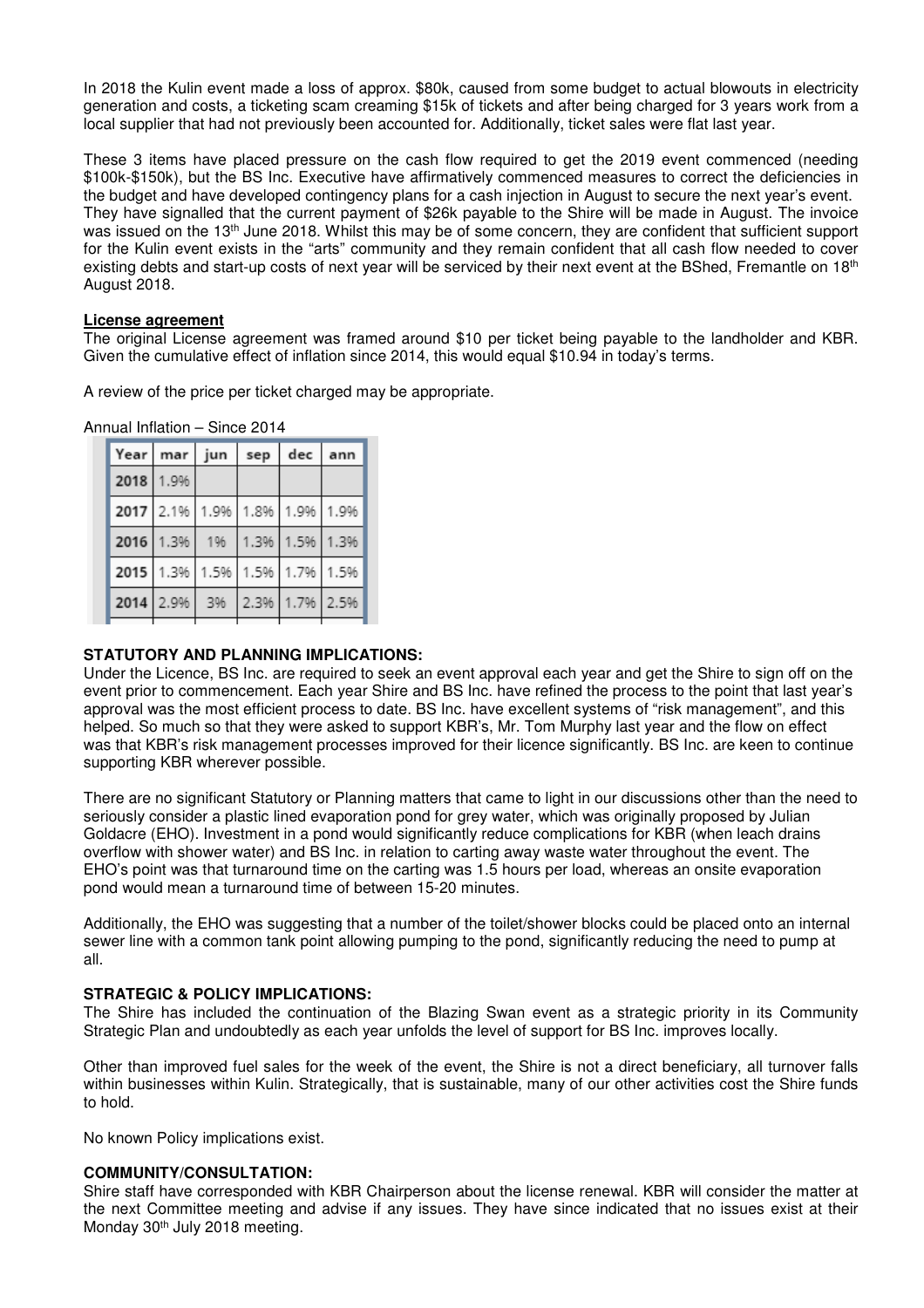Lucca Pty Ltd was contacted to see if they too had any concerns heading into a new contract agreement.

#### **WORKFORCE IMPLICATIONS:**

NIL

#### **RECOMMENDATION:**

That the Shire of Kulin renew the Blazing Swan Inc. License extension for 5 years for the Blazing Swan event to be held at Locations 7759 & 10085 (Kulin Bush Races Track) for the period commencing January 2019, ending in April 2024 in accordance with Item 2 of the License Schedule with the following terms and conditions:

- \$12.00 of each Blazing Swan Festival ticket sold:
- The distribution of the \$12.00 will be left to the sole discretion of the Shire;
- All annual payments to be completed within 90 days of the conclusion of the Blazing Swan Festival.
- Blazing Swan festival event financials will be made available annually to the Shire of Kulin within 30 days of the Annual Report to members.

Shire will progress opportunities to develop a greater relationship with Blazing Swan members through common shared activities.

#### **VOTING REQUIREMENTS:**

Simple majority required.

#### **09/0818**

**Moved Cr McInnes Seconded Cr Robins that the Shire of Kulin renew the Blazing Swan Inc. License extension for 5 years for the Blazing Swan event to be held at Locations 7759 & 10085 (Kulin Bush Races Track) for the period commencing January 2019, ending in April 2024 in accordance with Item 2 of the License Schedule with the following terms and conditions:** 

- **\$12.00 of each Blazing Swan Festival ticket sold;**
- **The distribution of the \$12.00 will be left to the sole discretion of the Shire;**
- **All annual payments to be completed within 90 days of the conclusion of the Blazing Swan Festival.**
- **Blazing Swan festival event financials will be made available annually to the Shire of Kulin within 30 days of the Annual Report to members.**

**Shire will progress opportunities to develop a greater relationship with Blazing Swan members through common shared activities.** 

 **Carried 7/0** 

**Cr Lucchesi returned to the Council Chambers at 4.22pm** 

## **6.7 The 'Making' of the Shire of Kulin Animals, Environment and Nuisance Amendment Local Law 2018**

**RESPONSIBLE OFFICER:** EHO **FILE REFERENCE:** 19.03 / ADM044 **AUTHOR:** Will Pearce, Environmental Health Officer / Authorised Officer **STRATEGIC REFERENCE/S:** 12.01 **DISCLOSURE OF INTEREST:** Nil

#### **SUMMARY:**

Council is requested to amend and 'make' the Shire of Kulin Animals, Environment and Nuisance Amendment Local Law 2018 that had been previously 'made' by Council on 16 May 2018.

#### **BACKGROUND:**

At the Shire of Kulin Ordinary Council Meeting held 16 May 2018 Council resolved (resolution no.14/0518) to make the Shire of Kulin Animals, Environment and Nuisance Amendment Local Law 2018 (the 'Local Law').

This amendment is the result of correspondence dated 9 August 2017 from the Chair of the Joint Standing Committee on Delegated Legislation advising that the *Shire of Kulin Animals, Environment and Nuisance Local Law 2016* contained several errors requiring the Shire to make an 'Amendment' local law to rectify the identified issues.

The Local Law was signed and sealed and then forwarded to the Chief Health Officer (CHO) for his signature following the 16 May 2018 meeting. The Department of Health (DOH) wrote to the Shire on 19 June 2018 requesting amendments to the Local Law. DOH had previously confirmed in writing on 9 April 2018 that the Local Law was satisfactory.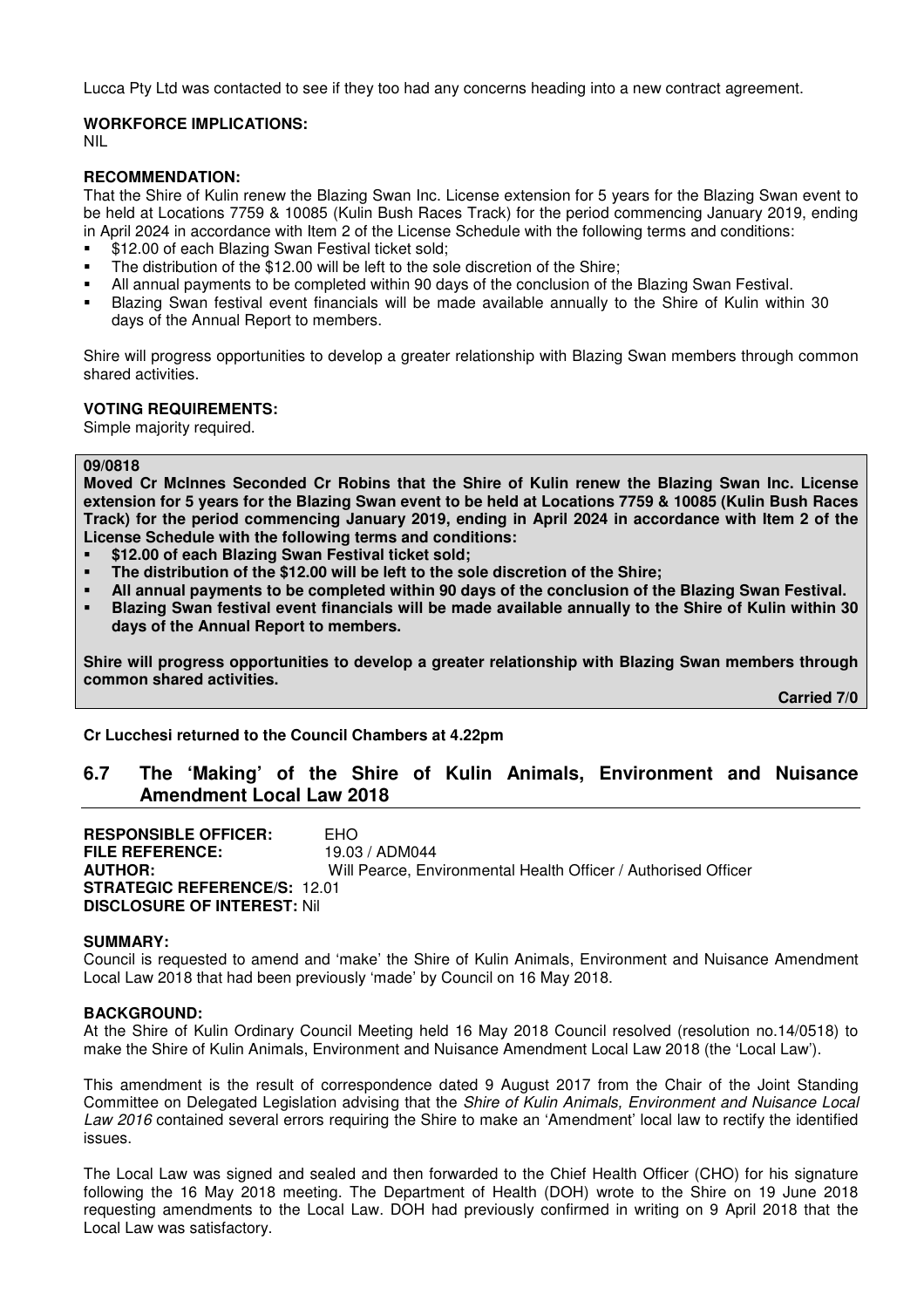## **COMMENT:**

The DOH has concerns with Clause 5 of the Local Law relating to the proposed definition of 'EHO':

#### **"EHO** *means –*

*(a) an Environmental Health Officer appointed by the local government under the Public Health Act 2016 and includes any acting or Assistant Environmental Health Officer to perform all or any of the functions conferred on an Environmental Health Officer under this local law; and* 

*(b) a person designated by the local government as an authorised officer under section 24 of the Public Health Act 2016;"* 

This definition does not comply with a CHO guideline dated 17 January 2017 relating to the appointment of officers under the *Public Health Act 2016*. DOH requires clause (a) to be deleted so that the definition reads:

'**EHO** means a person designated by the local government as an authorised officer under section 24 of the *Public Health Act 2016*;'

The Local Law has been amended to address the DOH concerns and is shown in Attachment 6. It is considered that this change is only minor in nature and will not require advertising.

Council is requested to consider 'making' the Local Law and to authorise the signatures of the Shire President and Chief Executive Officer in the presence of affixing the Shire of Kulin Seal onto the Local Law.

Following this step, one original and two copies will be sent to the Chief Health Officer for consent. Upon consent, arrangement will be made for the Local Law to be gazetted by the State Law Publisher.

The Local Law will then be presented to the Minister for Local Government and Chief Health Officer for their records. Local public notice, that will include title and summary of purpose and effect of the Local Law, will also be arranged.

The Joint Standing Committee on Delegated Legislation of the WA Parliament will be provided with an 'Explanatory Memorandum' and copies of the Local Law within 10 days of gazettal.

## **CONSULTATION:**

Nil

## **STATUTORY ENVIRONMENT:**

*Health (Miscellaneous Provisions) Act 1911; Local Government Act 1995; and Shire of Kulin Animals, Environment and Nuisance Local Law 2016.* 

## **FINANCIAL IMPLICATIONS:**

Placing the new law in the *Government Gazette* will cost approximately \$600.

## **POLICY IMPLICATIONS:**

There are no direct policy implications in relation to this item.

## **OFFICER'S RECOMMENDATION:**

That Council resolves to:-

- 1. Revoke Resolution 14/0518 of the Ordinary Meeting of Council held on 16 May 2018;
- 2. Endorse for inclusion into the Shire of Kulin Animals, Environment and Nuisance Amendment Local Law 2018 the suggested changes submitted by the Department of Health and itemised in the 'Comment' section of this report;
- 3. 'Make' the Shire of Kulin Animals, Environment and Nuisance Amendment Local Law 2018 as presented in Attachment 6
- 4. Authorise the affixing of the Shire of Kulin Seal in the presence of the Shire President and the Chief Executive Officer who are also authorised by Council to sign the Shire of Kulin Animals, Environment and Nuisance Amendment Local Law 2018; and
- 5. Authorise the Chief Executive Officer to carry out the process of Gazettal of the Shire of Kulin Animals, Environment and Nuisance Amendment Local Law 2018 and to complete the administrative functions required for presentation of the Shire of Kulin Animals, Environment and Nuisance Amendment Local Law 2018 to the Joint Standing Committee on Delegated Legislation of the Western Australian Parliament.

#### **VOTING REQUIREMENTS:**

Absolute Majority Required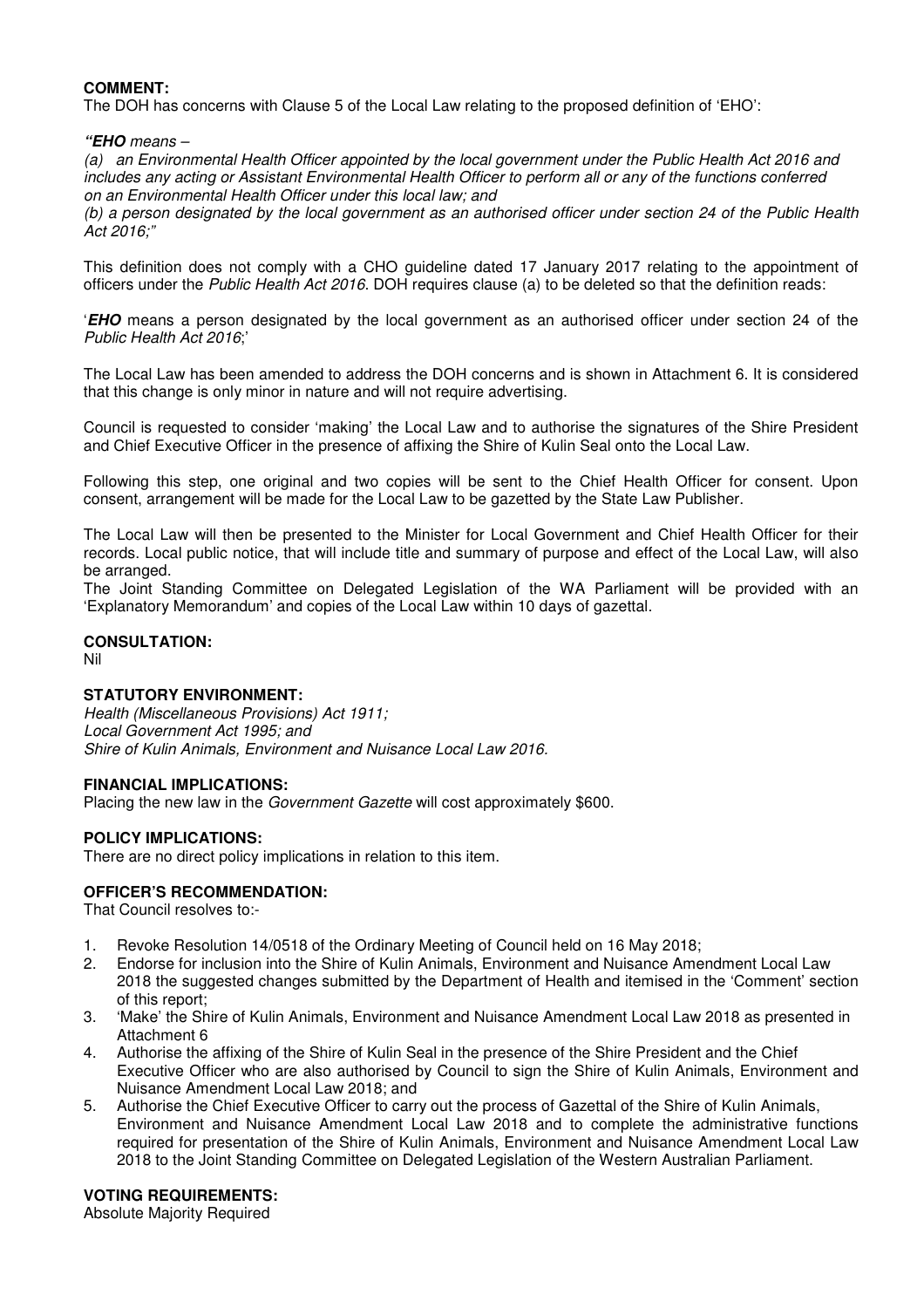## **10/0818**

**Moved Cr Robins Seconded Cr Taylor that Council resolves to:-** 

- **1. Revoke Resolution 14/0518 of the Ordinary Meeting of Council held on 16 May 2018;**
- **2. Endorse for inclusion into the Shire of Kulin Animals, Environment and Nuisance Amendment Local Law 2018 the suggested changes submitted by the Department of Health and itemised in the 'Comment' section of this report;**
- **3. 'Make' the Shire of Kulin Animals, Environment and Nuisance Amendment Local Law 2018 as presented in Attachment 6**
- **4. Authorise the affixing of the Shire of Kulin Seal in the presence of the Shire President and the Chief Executive Officer who are also authorised by Council to sign the Shire of Kulin Animals, Environment and Nuisance Amendment Local Law 2018; and**
- **5. Authorise the Chief Executive Officer to carry out the process of Gazettal of the Shire of Kulin Animals, Environment and Nuisance Amendment Local Law 2018 and to complete the administrative functions required for presentation of the Shire of Kulin Animals, Environment and Nuisance Amendment Local Law 2018 to the Joint Standing Committee on Delegated Legislation of the Western Australian Parliament.**

 **Carried 8/0** 

## **6.8 Wheatbelt Secondary Freight**

**RESPONSIBLE OFFICER:** CEO **FILE REFERENCE:** 28.19 Grain freight **AUTHOR:** CEO **STRATEGIC REFERENCE/S:** CSP – 1.2 Safe and Efficient transport network throughout the Shire **DISCLOSURE OF INTEREST:** Nil

## **SUMMARY:**

Seeking funding support from Shires for the Wheatbelt Secondary Freight Project. Requesting a commitment to allow \$6000 in the 2019/20 budget as the co-contribution required from all 42 LG's for the road funding application. Matter was raised at RRG South meeting last month – and gained some comment at the WALGA conference in discussions with the Minister of Transport.

## **BACKGROUND & COMMENT:**

At the most recent meeting of the WBS RRG, delegates requested that all Council's reaffirm their commitment to the Wheatbelt Secondary Freight Project and commit \$6000 in their 19/20 budgets as the co-contribution required from all 42 LG's for the funding application. Approx. 5% of the project cost is required to undertake the detailed planning and design works to enable us to have a Level 4 Infrastructure Australia Submission prepared.

The Wheatbelt Secondary Freight Project has been under development since mid-2016 and stemmed from considerable work done by both WBS & WBN in looking at their road networks in AN attempt to improve connectivity through our RRG funding and road projects. This prior mapping process started in 2014, once the RRG together with Main Roads identified that improving the connectivity was a major project that would bring significant economic benefit to the Agricultural Region. A working group was formed and RDA via Juliet Grist helped us obtain initial funding to further progress this as a regional road project. The last 2  $\frac{1}{2}$  years have seen considerable work undertaken by all 42 LG's and the working group to get this project to a point where we are starting to have constructive and positive meetings with the State Government, Federal Government, Infrastructure Australia, Freight & Logistics Council WA, CBH and other key stakeholders.

Requesting that all LG's present the motion below, with the intent to have 42 LG's adopted the exact same position, so that we continue to present a united front. It is the collaboration and agreement that is getting significant traction both at a Federal and State Government level. Councils have been requested to present this recommendation and supporting documentation at the August round of Council meetings, and then to advise the Chair of WBS RRG confirming the motion that was passed.

## **FINANCIAL IMPLICATIONS:**

\$6000 in the 2019/20 Budget

**STATUTORY AND PLANNING IMPLICATIONS:**  Nil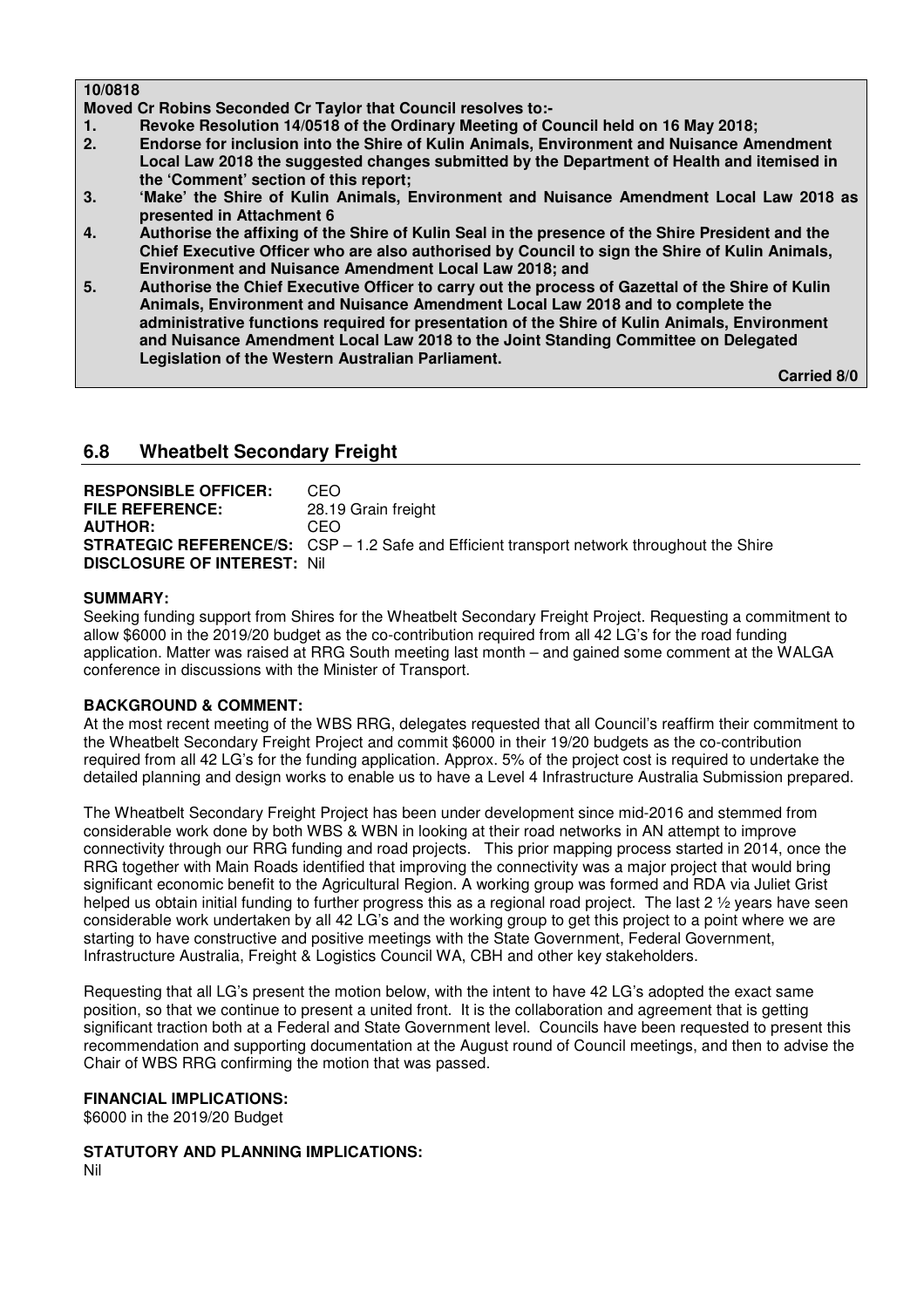## **STRATEGIC & POLICY IMPLICATIONS:**

The draft work done by Wheatbelt Secondary Freight Project has classified the priorities for road upgrades across the 42 Shires. The Kulin Holt rock Rd (Centre Road) and Aylmore road are the only two roads in the Shire's network that will qualify under this proposal for upgrade. Each is currently presented to be upgraded in year 10-15 of this program. What may change the outlook – is that if successful the Federal Government ramps up the timeline or makes the funding available earlier than currently planned.

Clearly this is a strategic challenge for this Shire. To delay the progression of the Centre road development for 1- 2 years currently – would allow us to know if the Wheatbelt Secondary Freight Project would gain traction at a State and Federal level and then take over this projected cost. The question remains as to whether there would be support to delay the upgrading beyond 10 years.

Total kilometres for both roads (55km) at \$150k per kilometre for seal would be a project cost of \$8.25m approx. on today's cost.

## **COMMUNITY/CONSULTATION:**

N/A at this stage of consideration.

## **WORKFORCE IMPLICATIONS:**

Nothing in terms of the strategy and the Wheatbelt Secondary Freight Project composition.

## **RECOMMENDATION:**

That Council:

- 1. Notes the Secondary Freight Routes Project Development report;
- 2. Supports the strategic intent of the Secondary Freight Routes project;
- 3. Authorises the Chief Executive Office to prepare and sign a letter of support in favour of an application for Federal Government Funding under the Building Better Regions Program to develop the Secondary Freight project; and
- 4. Endorses in principle an allocation of [\$6,000] in 2019/20 to co-fund Secondary Freight Route Project development subject to a successful Building Better Regions Program application.

## **VOTING REQUIREMENTS:**

Simple majority required.

#### **11/0818**

**Moved Cr Robins Seconded Cr Taylor that Council:-** 

- **1. Notes the Secondary Freight Routes Project Development report;**
- **2. Supports the strategic intent of the Secondary Freight Routes project;**
- **3. Authorises the Chief Executive Office to prepare and sign a letter of support in favour of an application for Federal Government Funding under the Building Better Regions Program to develop the Secondary Freight project; and**
- **4. Endorses in principle an allocation of [\$6,000] in 2019/20 to co-fund Secondary Freight Route Project development subject to a successful Building Better Regions Program application.**

 **Carried 8/0** 

## **6.9 Request to Waive Fees – Community Bus Hire Golf Club**

**NAME OF APPLICANT: DCEO<br>
<b>RESPONSIBLE OFFICER:** CEO **RESPONSIBLE OFFICER:**<br>FILE REFERENCE: 12.08 Fees and Charges **STRATEGIC REFERENCE/S: AUTHOR: D**CEO **DISCLOSURE OF INTEREST:** NIL

#### **SUMMARY:**

Wendy Gangell on behalf of the Kulin Golf Club has requested financial assistance by way of a waiver of fees associated with the Community Bus for a club trip up the Tin Horse Highway during the combined associated golf carnival early this month.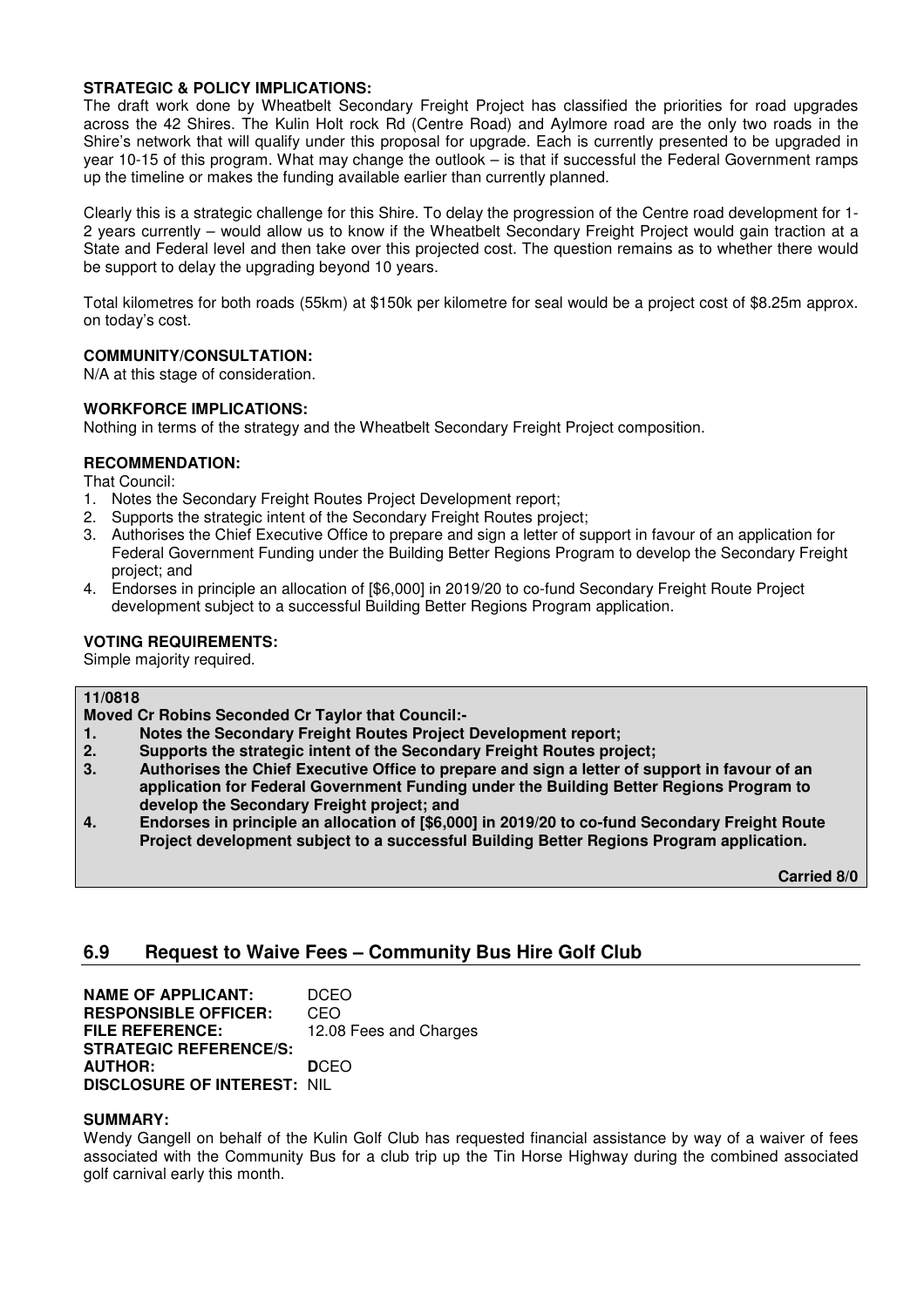#### **BACKGROUND:**

Wendy Gangell booked the community bus for an outing up the Tin Horse Highway with golfers participating in the combined association golf tournament held during the first week of August 2018. At the time of making this booking she made a request for the Shire to waive the fees associated with the booking. Wendy reasoned that she has advertised in the golf booklet for the event that the Shire were a sponsor of the event and, because of this, this fee should be waived as a part of that sponsorship.

The total fee associated with the hire is \$14. At the time of making the bus booking the golf club had intended on using the bus for the Tin Horse Highway trip a number of times, however due to inclement weather this did not eventuate.

#### **POLICY IMPLICATIONS:**

No waiver policy exists; Policy being considered at present is designed around the CEO having delegated authority to approve waivers of 10% - 30% with all higher requests being referred to Council.

In this case a reduction was considered appropriate. Suggesting a variety of options for this decision;

- 1. No waiver (100% mileage \$14.)
- 2. 50% waiver (50% mileage i.e. \$7.)
- 3. 100% waiver all costs (mileage and fuel cost to Shire).

### **COMMUNITY CONSULTATION:**

Nil

#### **FINANCIAL IMPLICATIONS:**

Bus Hire \$1.10 (Including GST)

#### **RECOMMENDATION:**

That Council determine a level of hire for the golf club for their travels up the Tin Horse Highway during their combined association golf carnival held in August 2018.

#### **VOTING REQUIREMENTS:**

Simple majority required.

#### **12/0818**

**Moved Cr Robins Seconded Cr McInnes that Council determine a level of hire for the golf club for their travels up the Tin Horse Highway during their combined association golf carnival held in August 2018.** 

 **Carried 8/0** 

## **7 COMPLIANCE**

## **7.1 Compliance Reporting – General & Financial Compliance July 2018**

**NAME OF APPLICANT:** CEO **RESPONSIBLE OFFICER:** CEO **FILE REFERENCE:** 12.05 Compliance 12.06 – Accounting Compliance **STRATEGIC REFERENCE/S:** CBP 4.1 Civic Leadership, 4.1.8 Compliance methods **AUTHOR:** CEO/DCEO **DISCLOSURE OF INTEREST:** Nil

#### **SUMMARY:**

This report addresses General and Financial Compliance matters for July 2018. This process is not definitive, each month additional items and/or actions may be identified that are then added to the monthly checklist. Items not completed each month e.g. quarterly action - will be notations.

The report provides a guide to the compliance requirements being addressed as part of staff workloads and demonstrates the degree of internal audit being completed.

#### **BACKGROUND & COMMENT:**

The Compliance team and works staff commence the monthly compliance effort immediately after the Shire meeting each month. At that time, the executive support officer will email the assigned staff member their compliance requirements for the coming month.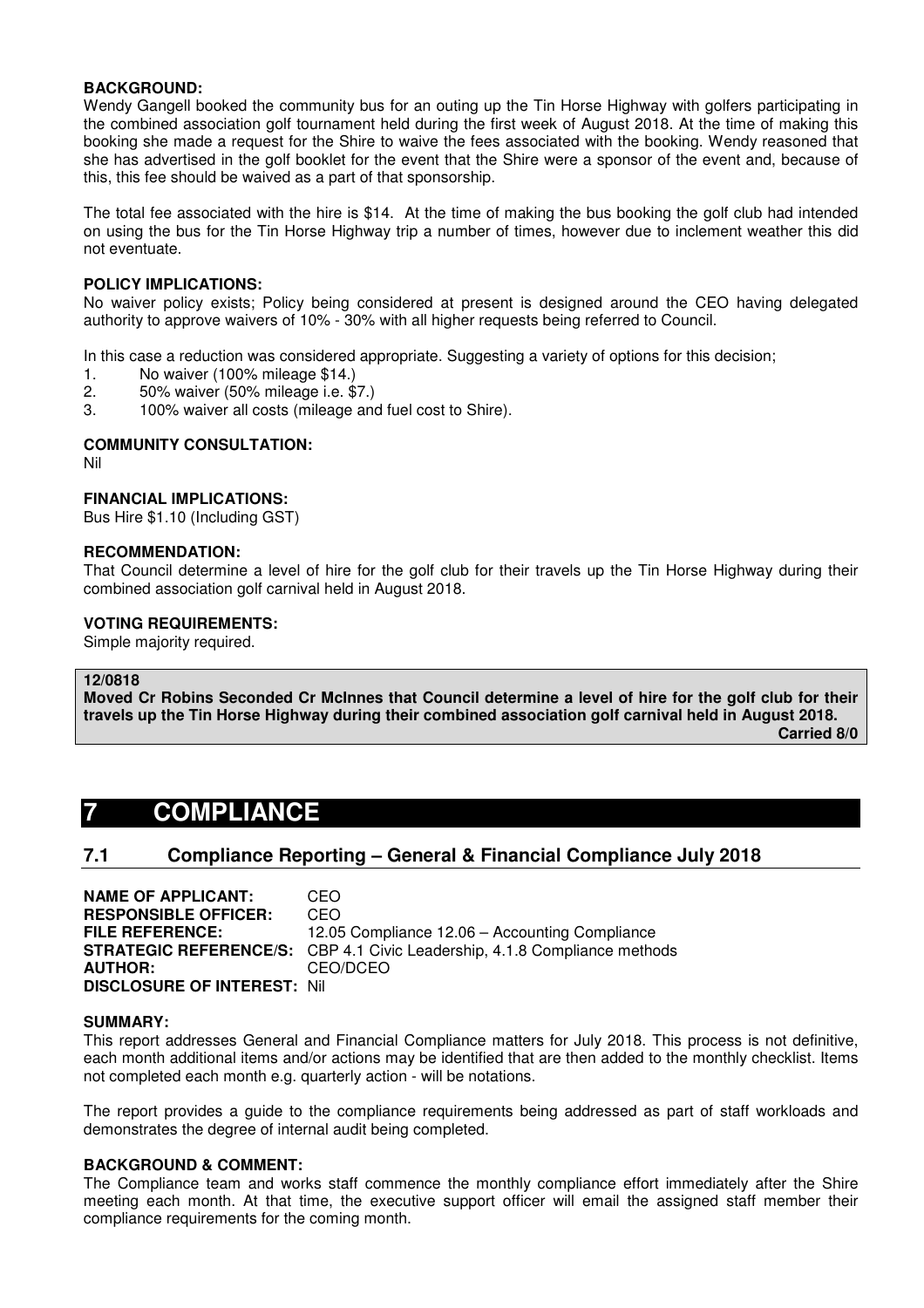As the month progresses, staff in conjunction with their manager, the CEO or DCEO will determine the extent of work/action needed to complete items. During Agenda week, the Compliance Team again meets to ensure the monthly report/list is reviewed and that compliance items are completed. In preparing the Agenda report, the CEO or DCEO will sign off on completed items.

Prior month items not completed previously will be reported in the following month so Council remains aware.

Items Outstanding for April **Water Licenses – Renew Water Reuse Licenses** *– still discussing future needs with Water Corp* 

Outstanding Items May 2018 **Annual Report CCC - Due July –** *Completed*  **Council Photo June Bi-annual - photo of current Council –** *Sept 2018* **Performance Reviews - Administration staff, DCEO and Managers –** *Completed*  **Adjust KRA's for Senior staff and Managers –** *Underway awaiting CEO KRA's* 

Outstanding Items June 2018 **Australia Day Awards –** *Completed – In Update*  **RRG Direct Grant Payments –** *After Budget adoption when 40% can be claimed of 2018/19 jobs*

#### Outstanding Items July 2018

**Annual Report Preparation/Adoption –** *Annual Report not started yet* **Financial Interests Return -** *CEO completed – approx. 50% of Councillors still to complete.* **Rate Exemptions - write-offs required for Annual Report -** *No – Annual Report not started yet* **Diaries for Councillors -** *Checking with Councillors August meeting* **RRG Direct Grant Payments Certificate of Completion -** *No – still to be finished and claimed* **R2RQuarterly Report due -** *Due Sept, not yet completed.* **Related Party Declarations - Councillor and CEO -** *Some completed – waiting on remainder* **Rates Newsletter -** *Drafted – ready for rate raising* **Community Cropping Land Annual Levy -** *No – debtor account to be raised* **Spray clover Child care & residences -** *No – spraying not yet commenced* **AACR Landfill Report 2018** *- No - Annual Return underway* 

#### **FINANCIAL IMPLICATIONS:**

In terms of meeting compliance - normal administration expense. There may be items that require additional administrative effort to complete or require external assistance to resolve. In those cases, individual financial implications will be reported.

## **STATUTORY AND PLANNING IMPLICATIONS:**

Nil

**POLICY IMPLICATIONS:**  Identified as necessary – this report Nil

## **COMMUNITY CONSULTATION:**

Nil

## **WORKFORCE IMPLICATIONS:**

Nil

#### **OFFICER'S RECOMMENDATION:**

That Council receive the General & Financial Compliance Report for July 2018 and note the matters of noncompliance.

## **VOTING REQUIREMENTS:**

Simple majority required.

#### **13/0818**

**Moved Cr Smoker Seconded Cr Bowey that Council receive the General & Financial Compliance Report for July 2018 and note the matters of non-compliance.** 

 **Carried 8/0**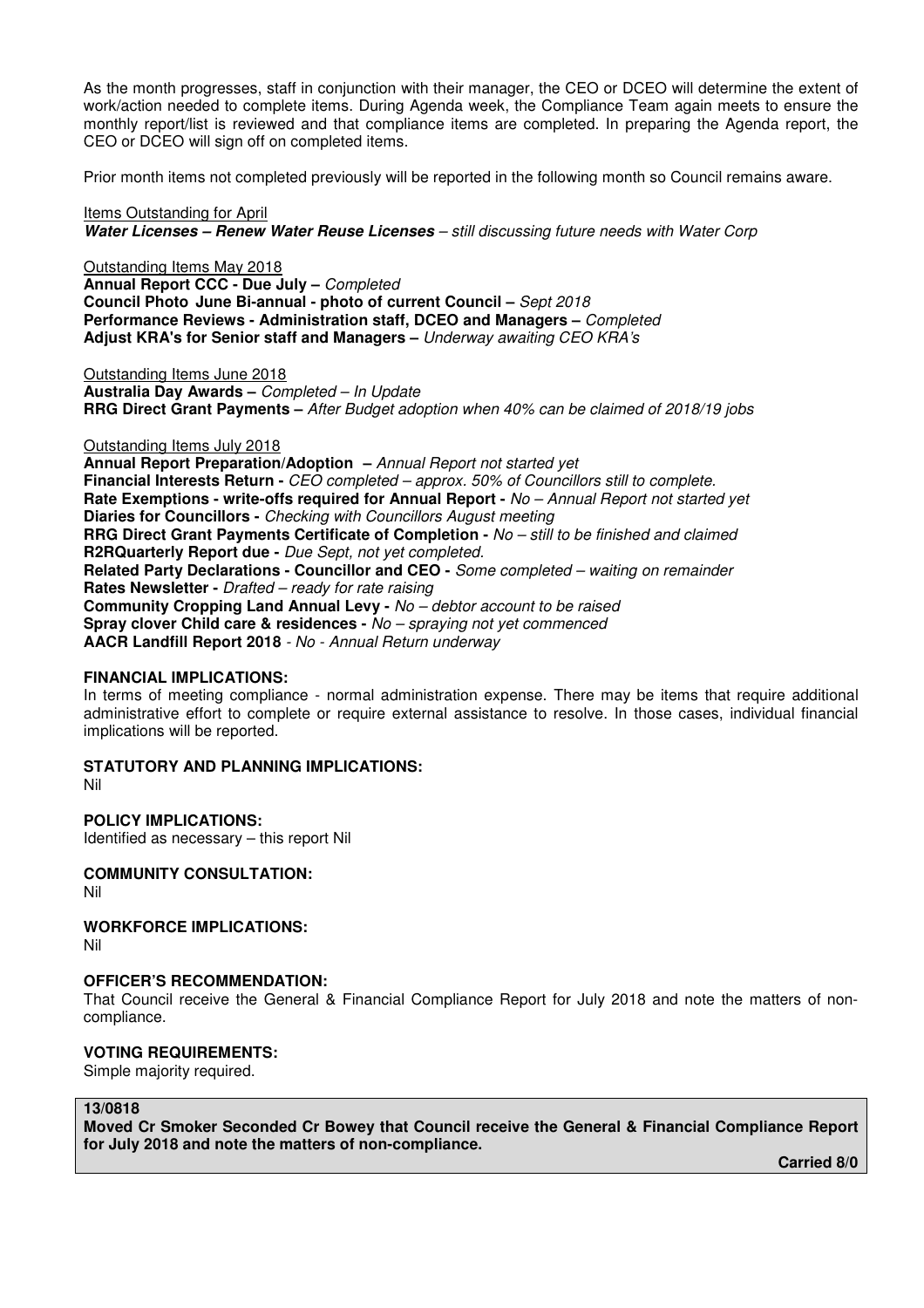**NAME OF APPLICANT: CEO<br>RESPONSIBLE OFFICER: CEO RESPONSIBLE OFFICER: FILE REFERENCE:** 12.05 - Compliance **STRATEGIC REFERENCE/S:** CBP 4.1 Civic Leadership, 4.1.8 Compliance methods **AUTHOR:** CEO **DISCLOSURE OF INTEREST:** Nil

## **SUMMARY:**

To report back to Council actions performed under delegated authority for the period ending 31 July 2018.

To provide a comprehensive report listing of the delegations able to be exercised following adoption of a more substantial array of delegations in June 2017.

## **BACKGROUND & COMMENT:**

This report is prepared for Council detailing actions performed under delegated authority by the respective officers under each of the delegation headings:

|                 | <b>ADMINISTRATION</b>                                      |                                           |
|-----------------|------------------------------------------------------------|-------------------------------------------|
|                 | <b>Policy Delegation</b>                                   | Officers                                  |
| A1              | Acting Chief Executive Officer                             | (CEO)                                     |
| A <sub>2</sub>  | Agreements for Payments of Debts to Council                | (CEO/DCEO)                                |
| A <sub>3</sub>  | Casual Hirer's Liability                                   | (CEO)                                     |
| A4              | <b>Complaint Handling</b>                                  | (CEO)                                     |
| A <sub>5</sub>  | Fees & Charges - Discounts                                 | (CEO/DCEO/MW/MLS/CRC)                     |
| A6              | Investment of Surplus Funds                                | (CEO/DCEO)                                |
| A7              | IT & Social Media - Use Of                                 | (CEO)                                     |
| A <sub>8</sub>  | Legal Advice, Representation & Cost Reimbursement          | (CEO)                                     |
| A <sub>9</sub>  | Payments from Municipal and Trust Funds                    | (CEO-to numerous staff - purchase orders) |
| A10             | Use of Common Seal                                         | (CEO)                                     |
| A11             | <b>Writing Off Debts</b>                                   | (CEO)                                     |
| A12             | Housing                                                    | (CEO)                                     |
| A <sub>13</sub> | Procedure for Unpaid Rates Finance                         | (CEO)                                     |
|                 | <b>GOVERNANCE</b>                                          |                                           |
| G <sub>1</sub>  | Applications for Planning Consent                          | (CEO)                                     |
| G <sub>2</sub>  | <b>Building Licences and Swimming Pools</b>                | (EHO/Building Surveyor)                   |
| G <sub>3</sub>  | Cemeteries Act 1986                                        | (CEO)                                     |
| G4              | Health Act 1911 Provisions                                 | (EHO)                                     |
|                 | <b>HUMAN RESOURCES</b>                                     |                                           |
| H1              | <b>Grievance Procedures</b>                                | (CEO)                                     |
|                 | <b>COMMUNITY SERVICES</b>                                  |                                           |
| C <sub>1</sub>  | Bushfire Control - Shire Plant for Use of                  | (CEO)                                     |
| C <sub>2</sub>  | Bushfire Control - Plant Use for Adjoining Shires          | (CEO)                                     |
| C <sub>3</sub>  | Bushfire Prohibited / Restricted Burning Periods - Changes | (Shire President/CEO)                     |
| C <sub>4</sub>  | <b>Bushfire Training Administration</b>                    | (CEO)                                     |
| C <sub>5</sub>  | Cat Ownership Limit - Cat Control                          | (CEO)                                     |
| C <sub>6</sub>  | Dog Control - Attacks                                      | (CEO)                                     |
| C7              | Dog Ownership Limit - Dog Control                          | (CEO)                                     |
| C <sub>8</sub>  | Sea Containers Use of - Town Planning                      | (CEO)                                     |
| C <sub>9</sub>  | <b>Second Hand Dwellings</b>                               | (CEO)                                     |
| C <sub>10</sub> | <b>Temporary Accommodation</b>                             | (CEO)                                     |
| C <sub>11</sub> | Unauthorised Structures - Building Control                 | (CEO)                                     |
| C <sub>12</sub> | Kulin Bush Races                                           | (Kulin Bush Races Committee)              |
| C <sub>13</sub> | Freebairn Recreation Club Committee                        | (FRC Club Committee)                      |
| C14             | Kulin Child Care Centre Management Committee               | (KCCC Mgmt. Committee)                    |
| C15             | General - Community Services Practices                     | (CEO)                                     |
| <b>WORKS</b>    |                                                            |                                           |

| W1 | Gravel Supplies  | (MW)  |
|----|------------------|-------|
| W2 | Roads – Clearing | (CEO) |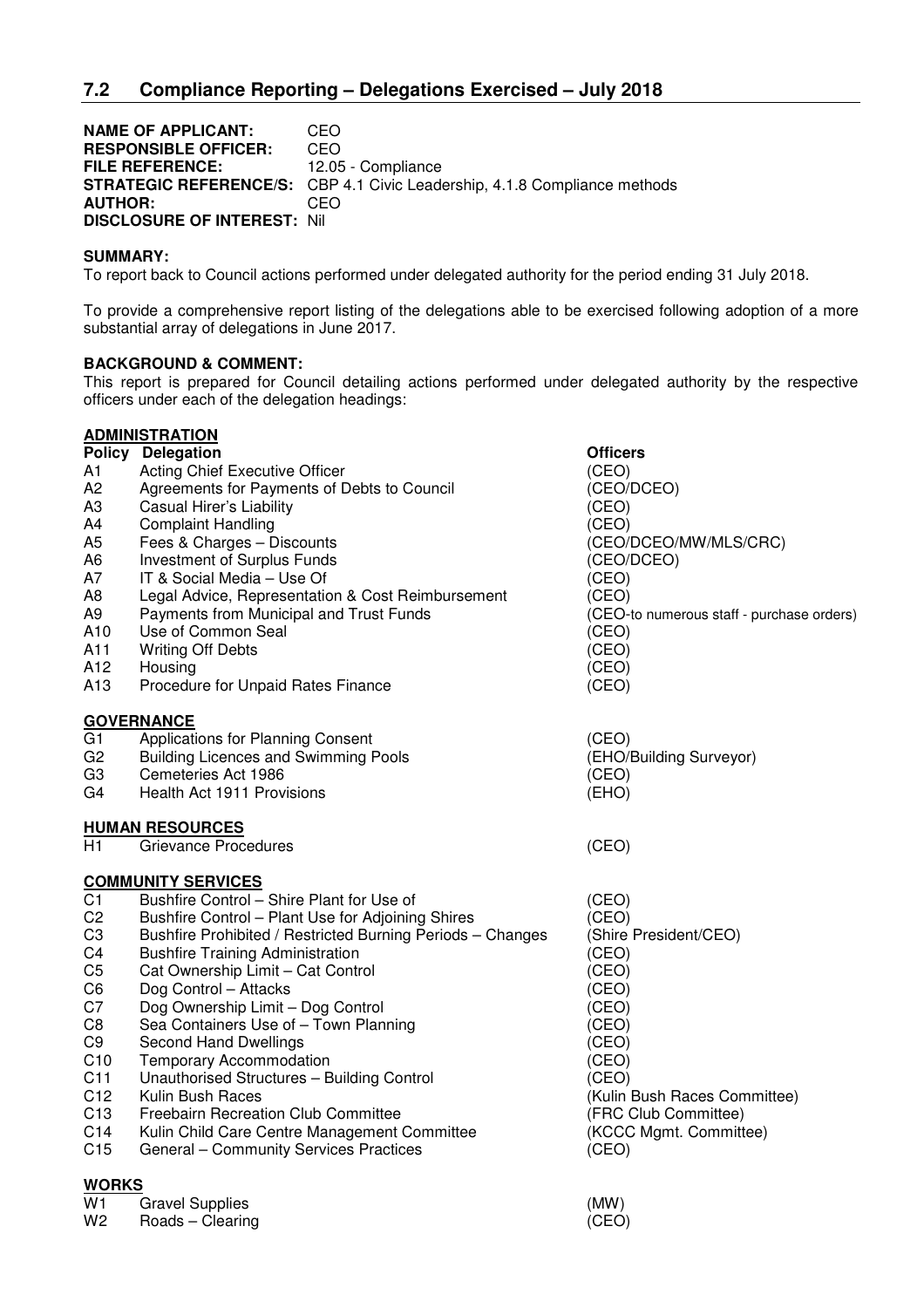| WЗ | Roads – Damage to | (MW) |
|----|-------------------|------|
|    |                   |      |

- W4 Roads Roadside Markers Management of (MW)
- W5 Stormwater Drainage (MW)<br>W6 Street Trees (CEO
- Street Trees (CEO)
- W7 Streetscape Improvements (CEO)
- 
- W8 Roadside Burning<br>
W9 Temporary Road Closures<br>
W9 Temporary Road Closures Temporary Road Closures
- W<sub>10</sub> General Works Practices Approvals

#### **COMMENT:**

The following details the delegations exercised within the Shire relative to the delegated authority for the month of June 2018 and are submitted to Council for information (excluding delegations under A9, Payments – refer to individual order and payment listed in Accounts paid).

## **G2 Building Licences**

20/6/18 235 (Lot 23691) Graham Rd W. Kulin NoBLE, Simon & Janine - Garage / Carport 18/7/18 Lot 1158 Hyden-Lake King Rd Holt Rock (Varley Farm) Demolition/Removal Asbestos 18/7/18 Lot 1158 Hyden-Lake King Rd Holt Rock (Varley Farm) Demolition/Removal Asbestos<br>18/7/18 Lot 2514 Varley Rd North Rd HOLT ROCK (Varley Farm) Demolition/Removal Asbestos 18/7/18 Lot 2514 Varley Rd North Rd HOLT ROCK 18/7/18 Lot 2797 Gregson Rd Holt Rock (Varley Farm) Demolition/Removal Asbestos 27/7/18 Lot 2480 Varley North Road Holt Rock (Varley Farm) Demolition/Removal Asbestos

## **STATUTORY ENVIRONMENT:**

*Building Act 2011 Bushfires Act 1954 Cemeteries Act 1986 Health (Asbestos) Regulations 1992; Health (Miscellaneous Provisions) Act 1911; Local Government Act 1995 Public Health Act 2016 Shire of Kulin TPS2 Town Planning Development Act Town Planning Scheme Trustees Act, Part III, Criminal Procedure Act 2004;* 

#### **FINANCIAL IMPLICATIONS:**

Nil in terms of exercising delegation and reporting to Council though there may be financial implications in the case of each delegation exercised.

**STATUTORY AND PLANNING IMPLICATIONS:**  Nil

#### **POLICY IMPLICATIONS:**

There are no known policy implications relating to this report.

## **COMMUNITY CONSULTATION:**

Nil

**WORKFORCE IMPLICATIONS:** 

Nil

#### **OFFICER'S RECOMMENDATION:**

That Council receive the Delegation Exercised Report for July 2018.

#### **VOTING REQUIREMENTS:**

Simple majority required.

#### **14/0818**

**Moved Cr Robins Seconded Cr Lucchesi that Council receive the Delegation Exercised Report for July 2018.** 

 **Carried 8/0**